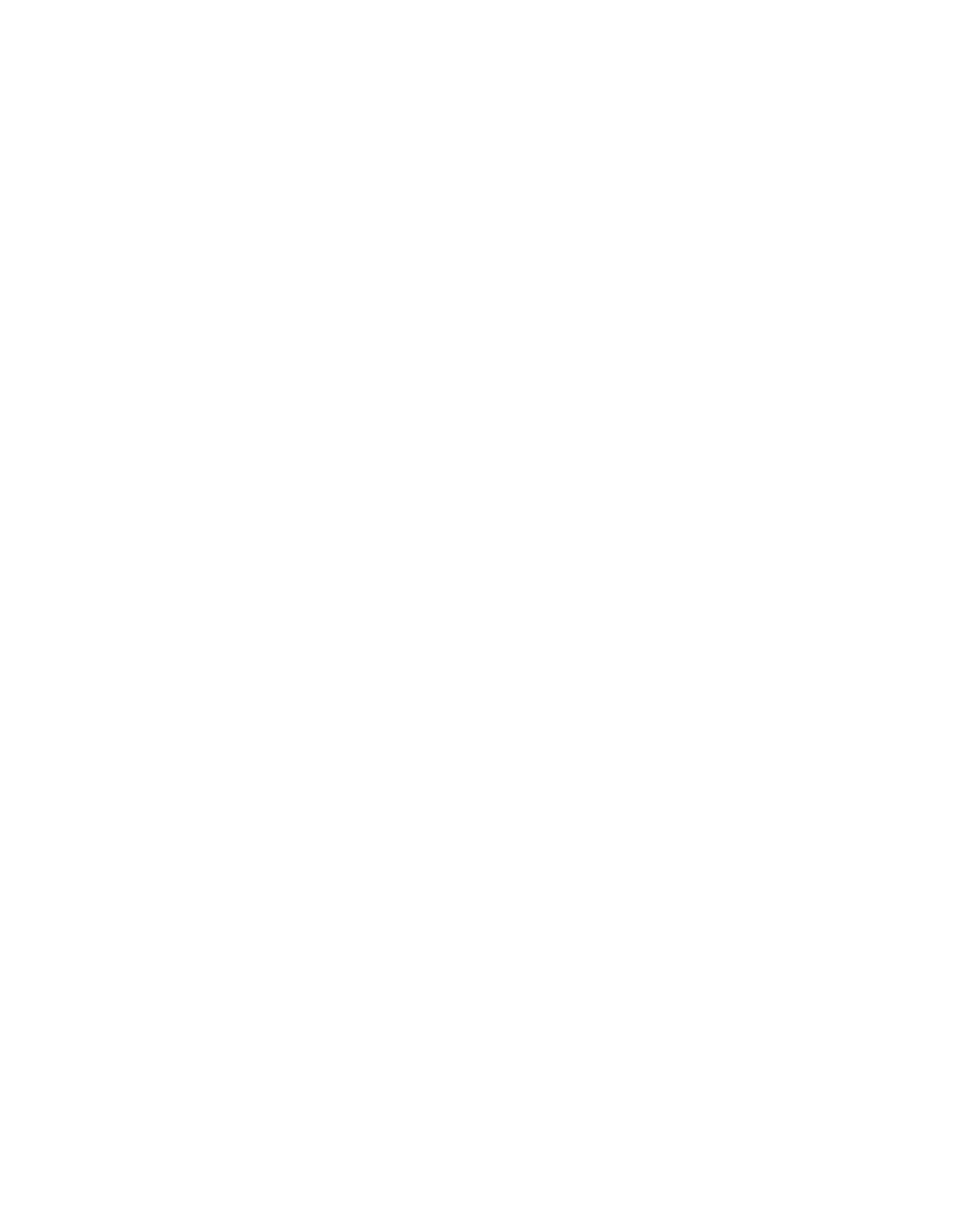## **ABSTRACT**

Sea otters were re-introduced to British Columbia from Alaska between 1969 and 1972. The first population count was made in 1977. Since 1988, field surveys have been undertaken using small boat or helicopter, to determine sea otter population abundance and trends in British Columbia. Our goal in this study was to assess the survey procedure in use and to obtain current population counts. The results of this study suggest the present method of estimating sea otter abundance in British Columbia can provide a relatively precise (*CV =* 7-12%) index of abundance in *Good* to *Excellent* survey conditions. Surveys from helicopter and boat, made under similar sea conditions, provide comparable counts. A total of 3,180 sea otters were counted in a complete survey in 2001, 2,673 along Vancouver Island and 507 on the central mainland coast. Watson *et al.* (1997) estimated population growth to have been  $18.6\%$  year<sup>-1</sup> on Vancouver Island between 1977 and 1995. The population growth rate on Vancouver Island has declined to 15.6% year<sup>-1</sup>, 1977 – 2004, and this appears to have taken place since 1995. Sea otters are a density dependent species and populations are limited largely by food. Rapid initial growth followed by a decline in growth rate as portions of the population range reach equilibrium with resources seems to be typical of re-introduced sea otter populations. On the central mainland coast, the sea otter population range is small in relation to the availability of habitat and resources, and thus rapid growth might be expected. Survey results indicate growth has been positive on the central mainland coast from 1990 to 2004, but the fit of the simple log-linear regression is relatively poor and the resulting growth rate estimate of 12.4% year<sup>-1</sup>, seems low. Further survey effort will be needed to better ascertain the population growth rate on the central mainland coast.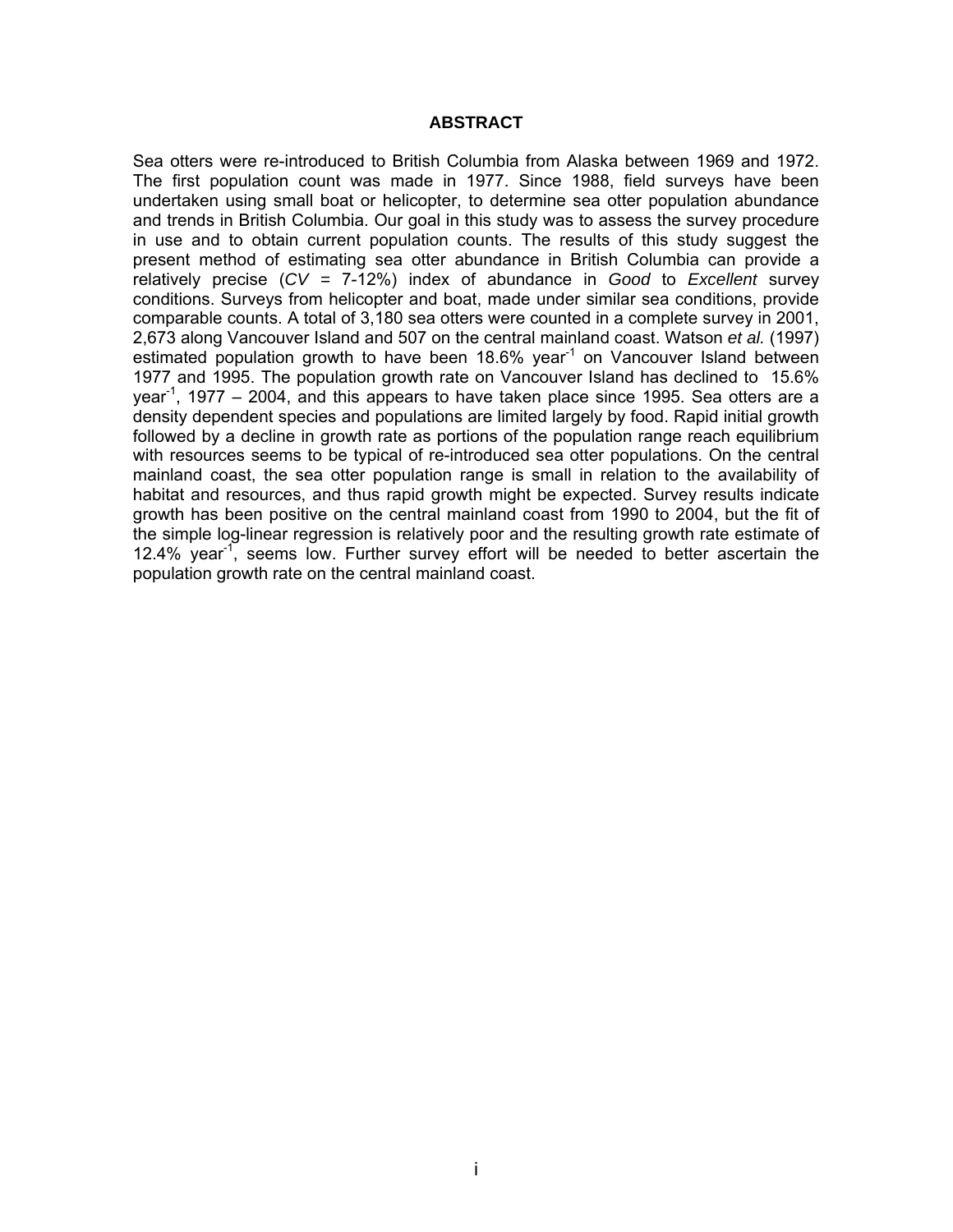# **RÉSUMÉ**

Des loutres de mer de l'Alaska ont été réintroduites en Colombie-Britannique entre 1969 et 1972. Le premier dénombrement a été réalisé en 1977. Depuis 1988, des relevés ont été entrepris à partir d'embarcations ou d'hélicoptères, afin de déterminer l'abondance et les tendances de la population de loutres de mer en Colombie-Britannique. Le but de notre étude était d'évaluer la méthode de relevé en usage et de dénombrer la population actuelle. Les résultats semblent indiquer que la méthode courante d'estimation de l'abondance de la loutre de mer en Colombie-Britannique peut donner un indice d'abondance relativement précis (c.v. = 7-12 %) dans des conditions de relevés qui sont de *bonnes* à *excellentes*. Les relevés effectués par hélicoptère et par bateaux, dans des conditions semblables de l'état de la mer, ont fourni des résultats comparables. Un total de 3 180 loutres de mer ont été dénombrées dans le cadre d'un relevé complet en 2001, soit 2 673 le long de l'île de Vancouver et 507 sur la côte centrale de la C.-B. Selon Watson et coll. (1997), la croissance de la population aurait été de 18,6 % par année sur la côte de l'île de Vancouver entre 1977 et 1995. Par ailleurs, le taux de croissance de la population de l'île de Vancouver a baissé à 15,6 % par année entre 1877 et 2004, diminution qui semble avoir eu lieu à partir 1995. La loutre de mer est une espèce dont la croissance est liée à la densité et les populations sont limitées en grande partie par la nourriture. Une croissance initiale rapide, suivie par une baisse du taux de croissance alors que certaines parties de la population atteignent le point d'équilibre avec les ressources, semble caractéristique des populations de loutres de mer réintroduites. Sur la côte centrale de la province, l'étendue de la population de loutres de mer est restreinte par rapport à la disponibilité de l'habitat et des ressources; on peut donc s'attendre à une croissance rapide. Les résultats de relevés révèlent que la croissance a été positive sur la côte centrale de la C.-B. entre 1990 et 2004, mais la concordance avec une régression linéaire logarithmique simple n'est pas très bonne et l'estimation du taux de croissance qui en résulte, soit 12,4 % par année, semble faible. Il faudra d'autres relevés pour confirmer le taux de croissance de la population sur la côte centrale de la C.-B.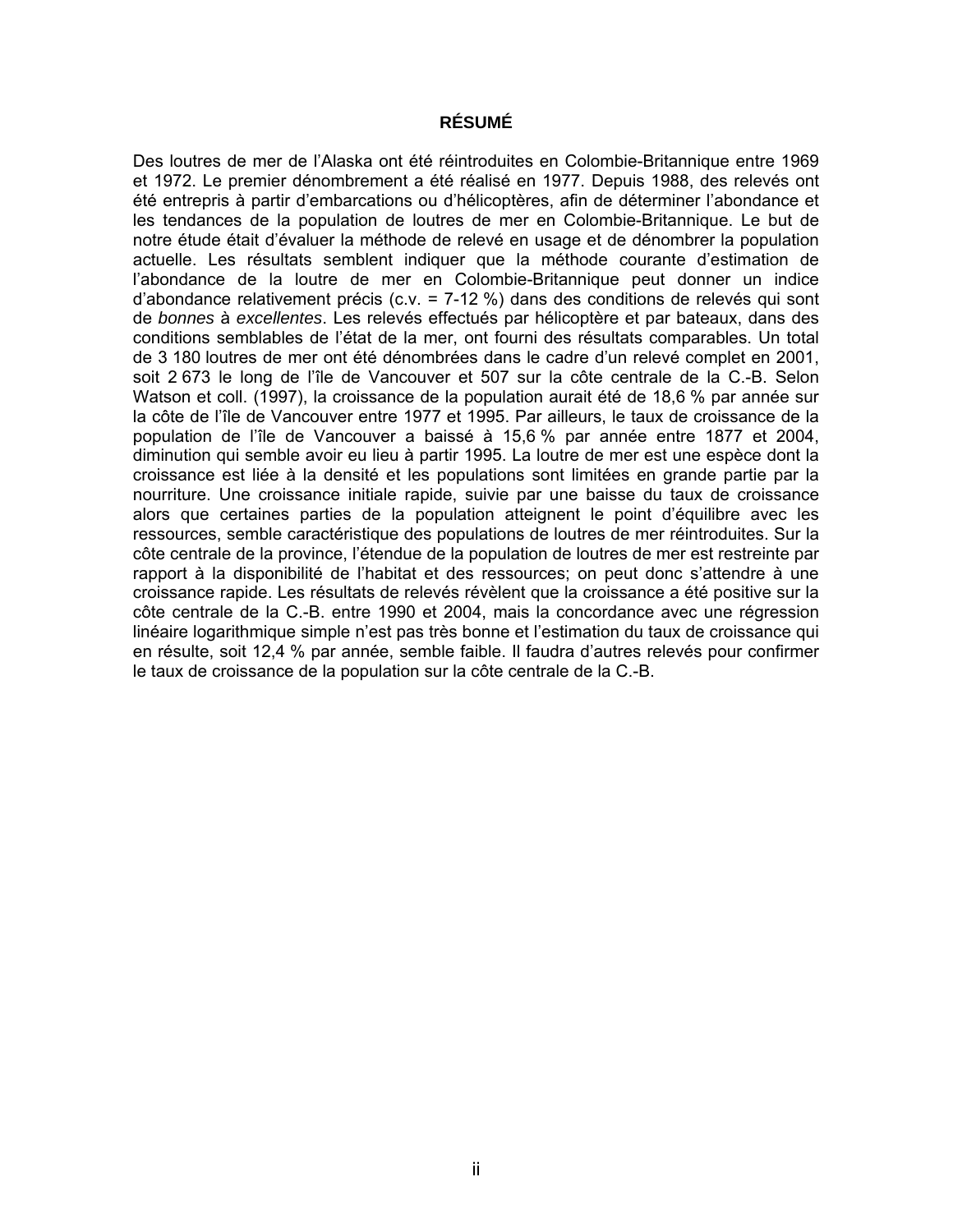# **Introduction**

Historically sea otters (*Enhydra lutris*) ranged along the Pacific rim from Baja California to Northern Japan, but were heavily hunted during the maritime fur trade of the  $18<sup>th</sup>$  and  $19<sup>th</sup>$  centuries. By the early  $20<sup>th</sup>$  Century, sea otters were extirpated from much of their range, including British Columbia (Cowan and Guiguet 1960; Kenyon 1969). Between 1969 and 1970, 89 sea otters from Alaska were released into Checleset Bay, west coast Vancouver Island, in an effort to re-establish the species on the British Columbia coast (Bigg and MacAskie 1978). Similar translocations were made in Washington, Oregon and southeastern Alaska (Jameson *et al.* 1982).

Sea otters seldom range beyond 1-2 km of shore unless shallow areas extend further offshore (Riedman and Estes 1990). They feed on benthic invertebrates and most foraging occurs in depths of 30m or less, although they are capable of foraging to depths of 100m (Estes 1980; Riedman and Estes 1990; Bodkin *et al.* 2004). Sea otters are nonmigratory and individuals occupy overlapping home ranges (Jameson 1989). Otters are gregarious and spend a considerable part of each day resting on the water in groups called rafts that form habitually in the same locations, often associated with specific reefs or kelp beds (Ribic 1982; Jameson 1989; Ralls and Siniff 1990). Rafts, which can include more than 100 animals, are segregated aggregations, such that males and females form separate rafts in spatially separate areas (Riedman and Estes 1990). Males have larger home ranges than females, primarily because of movements of breeding-age males that leave male areas and establish exclusive breeding territories in female areas. Breeding peaks in autumn, after which, territorial males rejoin male rafts (Garshelis and Garshelis 1984; Jameson 1989). The front, or periphery of the expanding population range, tends to be occupied by male rafts and population range expansion occurs by mass movement of a raft of males into new previously unoccupied habitat (Garshelis *et al.* 1984; Jameson 1989). Within a few years, female rafts move into these areas once the male raft has moved on (Loughlin 1980; Garshelis *et al.* 1984; Wendell *et al.* 1986).

Seventy sea otters were counted in the first sea otter population survey in British Columbia in 1977 (Bigg and MacAskie 1978). Until 1987, sea otters were found in only two locations along the west coast of Vancouver Island, Checleset Bay and at Bajo Reef off Nootka Island. Early surveys (1977 to 1987) of these two areas were made mainly by fixed-wing aircraft with some boat counts (Bigg and MacAskie 1978; Morris *et al.*1981; MacAskie 1987; Watson *et al.* 1997). By 1995, the population had increased to 1,522 otters and ranged along Vancouver Island from Estevan Point to the entrance of Quatsino Sound and in 1989 females with pups were also reported on the central mainland coast (BC Parks 1995) (Fig. 1). The survey approach used presently was developed in 1988 and between 1988 and 2000, surveys were made primarily from small boat with some surveys also made from helicopter (Watson 1993; Watson *et al.* 1997). Continued range expansion and population growth has made it increasingly difficult to survey the whole range by boat, given the limited number of suitable survey days per season. More of the range can be surveyed per unit time by air than by boat and in recent years (since 2001), more surveys have been made by helicopter than in the past.

In most regions, sea otter populations are counted from more than one platformtype e.g. fixed-wing aircraft, helicopter, small boat or shore. Counts obtained from different platforms often yield different results and these need to be dealt with in a consistent manner among surveys if future trends in population growth are to be assessed (Geibel and Miller 1984; Estes and Jameson 1988; Burns 1994; Evans *et al.* 1997; Doroff *et al.*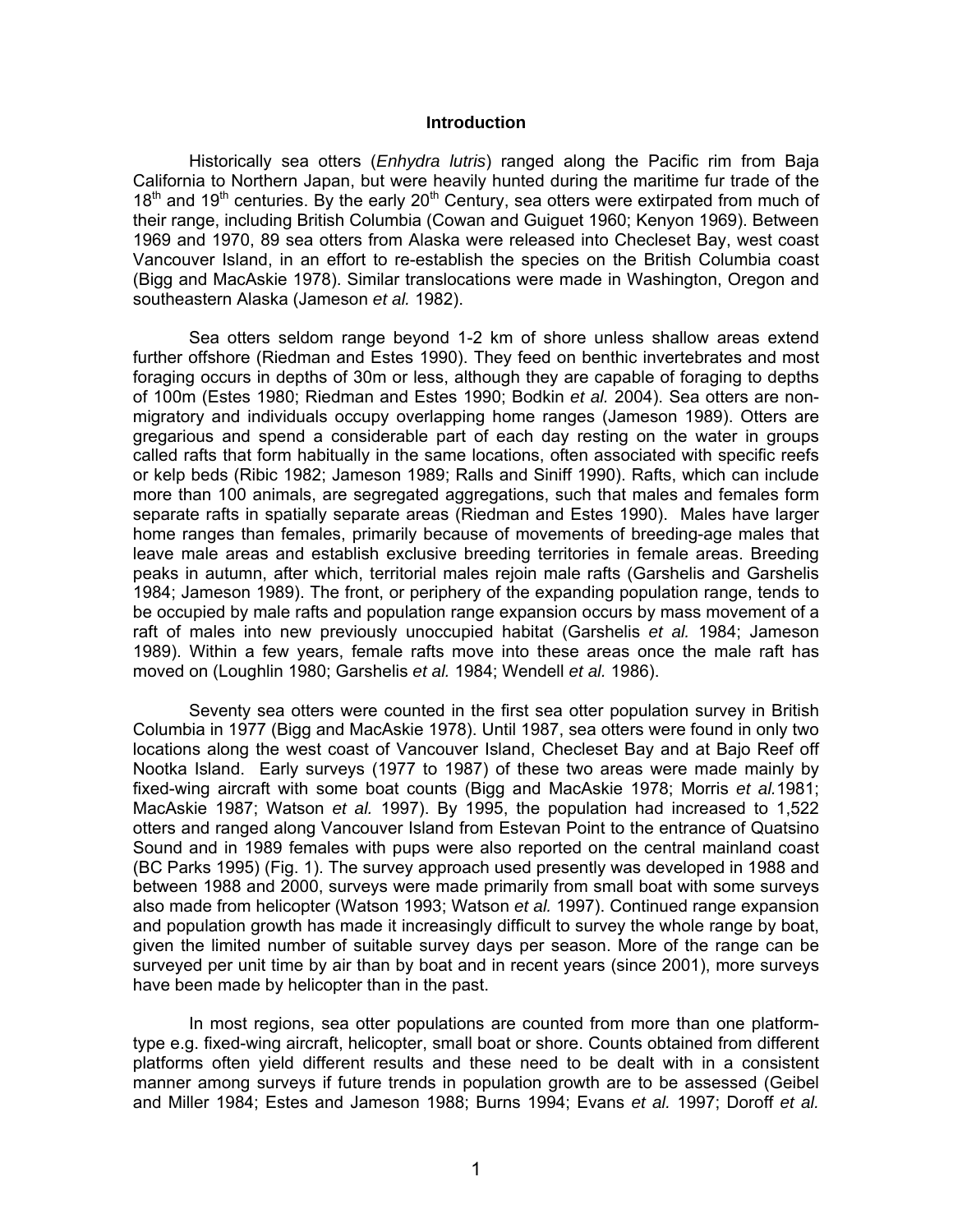2003). In this study we assess the British Columbia sea otter survey procedure first by comparing boat counts and helicopter counts made between 2001 and 2004 and then by assessing the precision of replicate counts. Following this we present the most recent population count and assess population growth using survey data collected in this study and data from Watson *et al.* (1997) and Watson (unpubl. data).

#### **Methods**

#### **Survey Methods**

.

In British Columbia, during spring and summer, sea otters occupy areas with extensive rock reefs, kelp beds and associated shallow depths along rugged exposed sections of the west coast of Vancouver Island and the central mainland coast. Surveys were made of this type of habitat in areas known to be occupied by sea otters and all otters encountered were counted. Some individuals undoubtedly travel into deeper water, are further offshore, or are further inshore up inlets and may have been missed. The resulting population count thus provides an index of abundance which is close to, but less than, the true abundance. Essentially the same approach is used to document the population trends of the California and Washington State sea otter populations (Estes and Jameson 1988; Jameson and Jeffries 2003).

For population assessment, the sea otter range was divided into segments. Segments were geographic areas that could typically be surveyed in a day by boat given the logistics of access and travel to the area. Over time new segments were added as the sea otter range expanded. Evidence of sea otter range expansion, based on the presence of rafts of sea otters in previously unoccupied areas, was gathered from periodic reconnaissance surveys and from sightings reported by other researchers, coastal residents and fishermen. The sea otter range on the west coast of Vancouver Island was divided into two segments from 1977 to 1988. The population range expanded along Vancouver Island and there were seven segments by 1995 with one additional segment on the central mainland coast after 1989. By 2001, there were 12 survey segments on Vancouver Island and two survey segments on the central mainland coast (Fig. 2).

Surveys were conducted from April through September. From our survey experience since 1988 we have not observed discernible changes in distribution or behaviour through this period that would affect survey results. Sea conditions, however, are important. Survey conditions were defined primarily by sea conditions. *Excellent* to *Good* survey conditions existed when sea state ranged from flat calm (Beaufort 0) to swells up to 1m and wind speeds less than 10 knots (18km/hr) (Beaufort 3). *Fair* conditions were defined generally as seas 1 to 1.5m or when wind speeds ranged from 10 to 15 knots (28km/hr) (Beaufort 4). Poor conditions were generally defined as seas greater than 1.5m or wind speeds greater than 15 knots (28km/hr). High overcast created ideal lighting conditions due to reduced sun glare. Surveys were not conducted in rain or fog.

Boat surveys generally started at daybreak, whereas helicopter surveys typically commenced later in the morning due to flight time to the survey start point. Surveying generally continued until the survey was completed, or survey conditions deteriorated. Whereas only one segment could typically be surveyed in a day by boat, by helicopter several segments could often be completed in one day. Occasionally, if conditions deteriorated during a boat survey, and it was not possible to complete the segment in one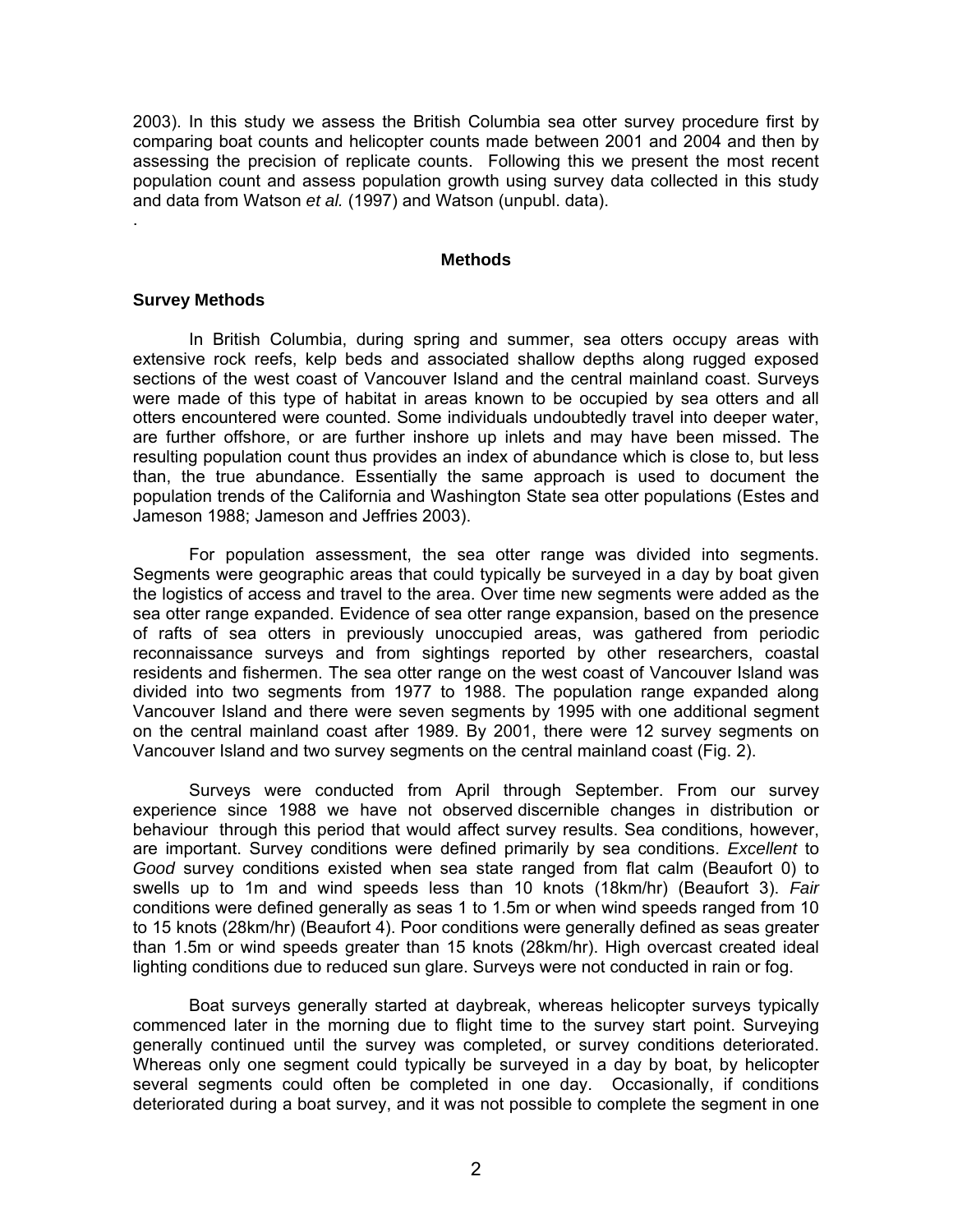day, the segment was counted in subsections and the resulting counts summed to yield a total count. Partial counts were only used if the subsections had been counted within a few days of each other to minimize the possibility of localized movements of sea otters.

Within each survey segment, coastal areas of less than 40m depths, areas near islets, rock reefs and kelp beds were surveyed. From 2000 onward, survey routes were recorded by interfacing a GPS device with navigation software (Nobeltec Visual Navigation Suite, Nobeltec Corporation). Prior to this, survey routes were recorded by hand on hydrographic charts. Once routes were established, subsequent surveys included coverage of these previously identified habitat areas.

During surveys, the location and number of single and rafted otters was recorded. Female rafts were distinguished from male rafts by the presence of pups. Rafts of sea otters were counted using 7X50 binoculars and 14X40 stabilized binoculars. Experienced observers have been used on all surveys and since 1988 all surveys have been consistently led by either one of two experienced individuals.

Boat surveys were conducted by three or four observers from a 5.5-m welded aluminum boat or a 4-m inflatable boat traveling at speeds of less than 10 knots (18.5 km/hour). One of the observers drove the boat and navigated. The remaining observers searched for and counted sea otters on either side of the boat. Speed was altered as required, and the boat was stopped to search complex areas with binoculars and to obtain counts of rafts. Rafts were counted by all observers. Each person assessed the raft size independently, then compared counts and recounted the raft to obtain the best overall repeatable count. This value was often among the higher of the initial estimates, because counts were made as the boat and otters rose and fell in the ground swell and high counts were obtained when an observer achieved an unobstructed view of the sea otter raft.

Aerial surveys were conducted from a Eurocopter A-Star helicopter. The helicopter flew at an elevation of approximately 90 metres and a speed of approximately 70 km/hr, although speed and height were altered as necessary to allow observers to search areas, verify sightings and photograph large rafts. Three observers participated in helicopter surveys. One observer sat forward, to the left of the pilot. The second and third observers sat in the rear seats on either side of the helicopter. Observers searched for and counted all sea otters sighted from their side of the helicopter. To assess how well observers could visually estimate the number of otters in rafts, rafts of more than 20 individuals were simultaneously counted and photographed by the observers on the left side of the helicopter. To photograph a raft, the helicopter ascended to 180 metres and slowly descended as it approached to avoid disturbing the animals. The helicopter then circled the raft area while a count and a series of images were taken. The pilot approached the raft area with the sun behind the photographer. Photographs were taken by the observer in the co-pilot's seat using a SLR 35-mm camera with a 300mm lens, colour transparency film (Fuji Provia ISO 400) shot at 1/1000 or 1/2000 of a second, or a digital camera programmed for large fine format jpegs with a 300mm lens and comparable ISO and shutter settings. To count otters from photographs, the images were projected onto a screen. Composites of several images were used for rafts that were captured across more than one image.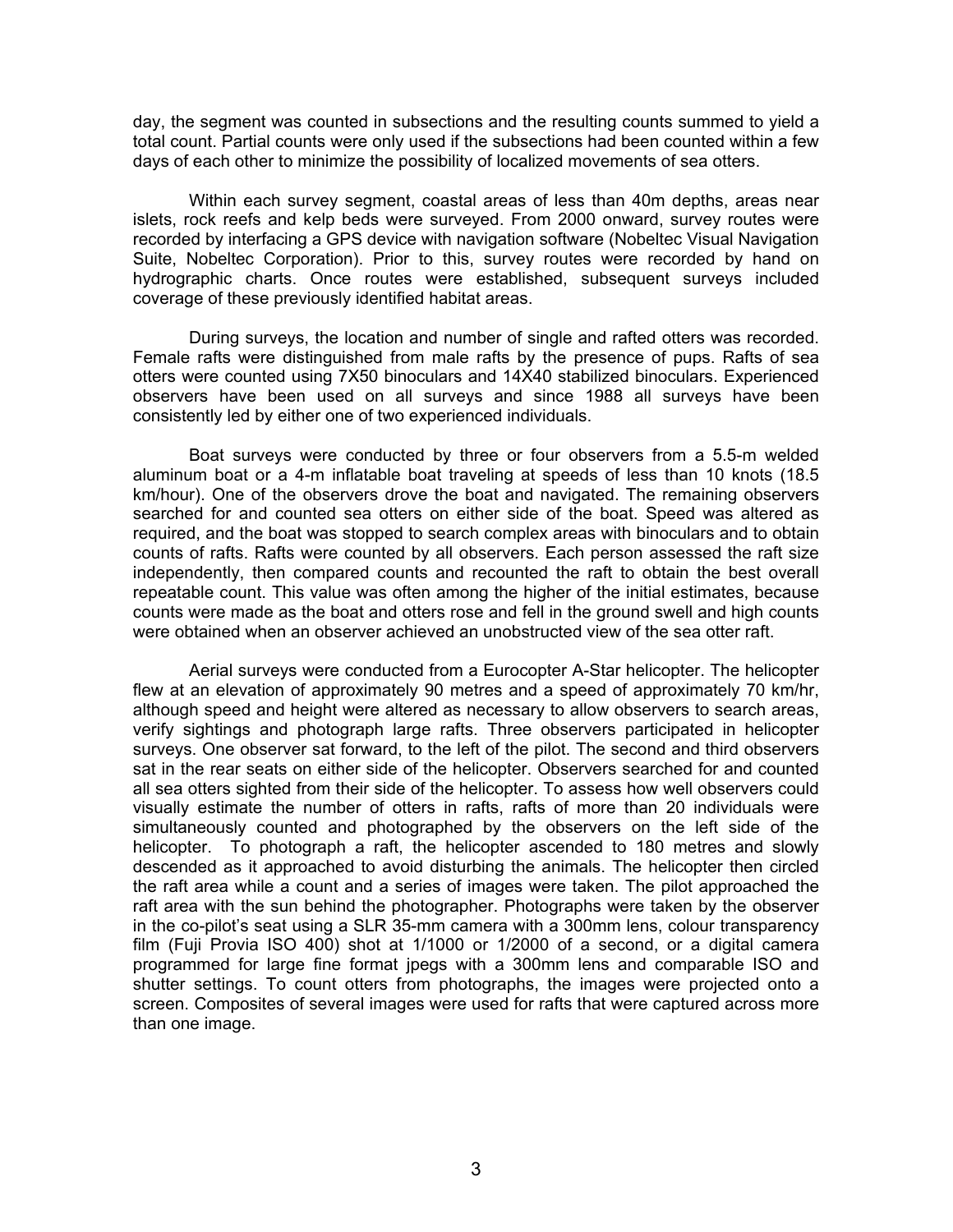## **Analytical Methods**

A paired samples *t*-test was used to test the hypothesis that counts obtained by boat did not differ from those obtained by helicopter. Counts were paired according to year and segment. Only pairs in which survey conditions during both surveys had been *Good* or *Excellent* were used. Five boat counts and five helicopter counts, made between 2001 and 2004, met this criterion.

To assess precision, surveys of the same segment made in the same year and made during comparable survey conditions were considered. Three samples of three replicate counts from 2001 and 2005 met these criteria. One replicate set was obtained by boat on consecutive days, the second set was obtained by helicopter with in several days of each other, and the third set of replicates was obtained over a period of months, during which two counts were made by boat and the third was made by helicopter.

To determine if rafts of otters could be reliably counted visually from the air, a paired samples *t*-test was used to test the hypothesis that visual estimates of raft size made on helicopter surveys did not differ from those obtained from photographs. Data were tested for normality and transformed as required.

## *Population Abundance and Trends*

A total population count for a year was calculated by summing survey segment counts. Where more than one survey of a segment was available, the survey made under the best conditions, which generally yielded the higher count, was selected. This approach was consistent with the methodology used in Watson *et al.* (1997).

The percentage of each annual total count obtained during *Excellent*, *Good*, *Fair* or *Poor* conditions was calculated. The percentage of each total obtained during *Good* or *Excellent,* conditions was used as a comparative measure of inter-annual survey conditions. This calculation was made for each annual total used in trend analysis between 1988 and 2004, and was calculated separately for Vancouver Island and the central mainland coast.

It was not always possible, due to weather or for other logistical reasons, to survey all the segments occupied by sea otters in one year. To address this problem an estimate was made of the number of animals in missed segments by interpolation using the exponential equation that best fit a maximum of four counts preceding and/or succeeding the missing count. Interpolation was restricted to survey years in which the missing segment had not been missed for more than two consecutive years and where at least 70% of the resulting population estimate for the year was based on actual counts. Only 2 of 7 years with interpolated values, had less than 90% of their total estimate based on actual counts and only 7 of 18 annual totals included interpolated values. Each annual population estimate was then weighted in regression analyses according to the square root of the proportion of the total population actually counted that year. In this way the annual estimates that included interpolated values were given less weight in regression than complete population counts.

Population growth was estimated for the whole population as well as separately for Vancouver Island and the central mainland coast. Watson *et al.* (1997) estimated population growth rate using only Vancouver Island survey data because they felt the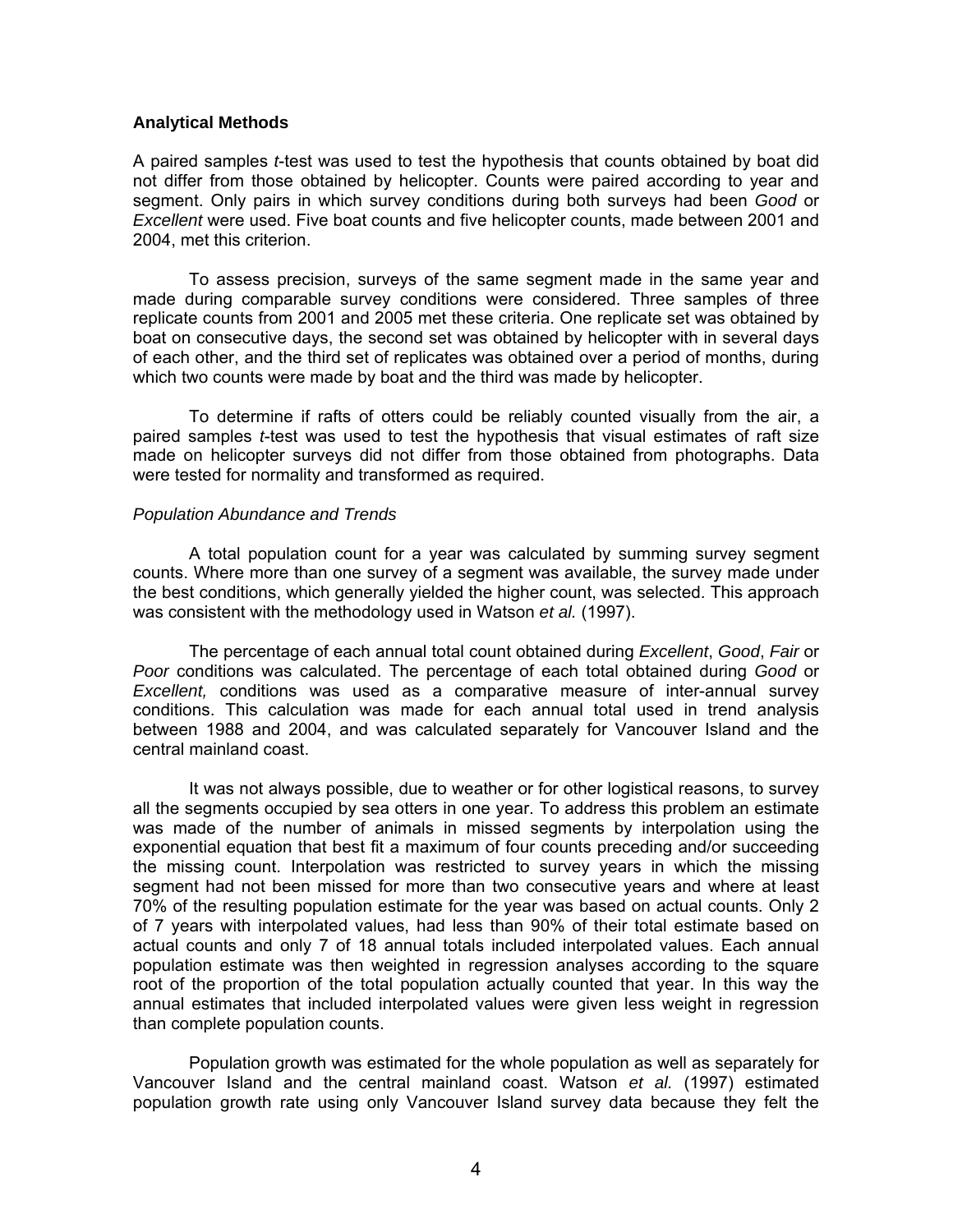central coast surveys were poor. Sea otter counts made between 1996 and 2000 were excluded from the Vancouver Island and the whole population analysis because extensive gaps existed in survey coverage for Vancouver Island. Surveys of the central mainland coast made in 1996 and 1998, however, were included in the central mainland coast trend analysis.

Annual rates of change in abundance between 1977 and 2004 were estimated by linear regression of ln (counts) versus time to obtain the best fit to the log transformed exponential growth equation:

$$
\ln N_t = \ln N_0 + rt
$$

Where  $N_0$  represents the initial population size and  $r$  the intrinsic rate of growth. Finite rates of growth α were derived from the slope *r* (intrinsic rate) of the regression equations by:

$$
\alpha = e^r - 1
$$

Changes in population growth between 1977 and 2004 were evaluated by fitting piecewise linear regressions to the logarithmically transformed counts on time:

In 
$$
N_t = \ln N_0 + r_1 t + r_2(t - x) Y_t
$$

Where x represents the year in which growth rate changed,  $r_1$  represents the intrinsic rate of growth before the change, and  $r<sub>2</sub>$  represents the amount by which the rate is adjusted after the change. Y<sub>t</sub> is a variable assigned 0 for years before the change in growth and 1 for years after. All possible regressions were fitted and those in which both coefficients were significant were evaluated by the resulting  $r^2$  values.

#### **Results**

#### *Current Range*

In 2001, the sea otter population ranged along Vancouver Island from Hesquiat Harbour northward to Cape Scott, and eastward to Hope Island in Queen Charlotte Strait. In 2004 a raft of sea otters was observed off Vargas Island, approximately 40 linear kilometres south of Hesquiat Harbour and indicated range expansion (Fig. 1). On the central mainland coast, sea otters range from the southern end of the Goose Group, northward through Queens Sound to Cape Mark at the edge of Milbanke Sound. Reconnaissance surveys in 2001 and 2004 north of Milbanke Sound and south of the Goose Group, did not locate rafts of otters beyond this range.

#### *Survey Procedure Assessment*

Sixty-three segment surveys were made, 2001 - 2005. Of these 27 were made from helicopter and 36 from small boat. These surveys, along with earlier counts from Watson *et al.* (1997) and Watson (unpubl. data), were used in analyses of the survey procedure and population trends. Surveys (2001 to 2005) were made between April and September, although most surveys (78%) were made in June, July and August (Fig. 3).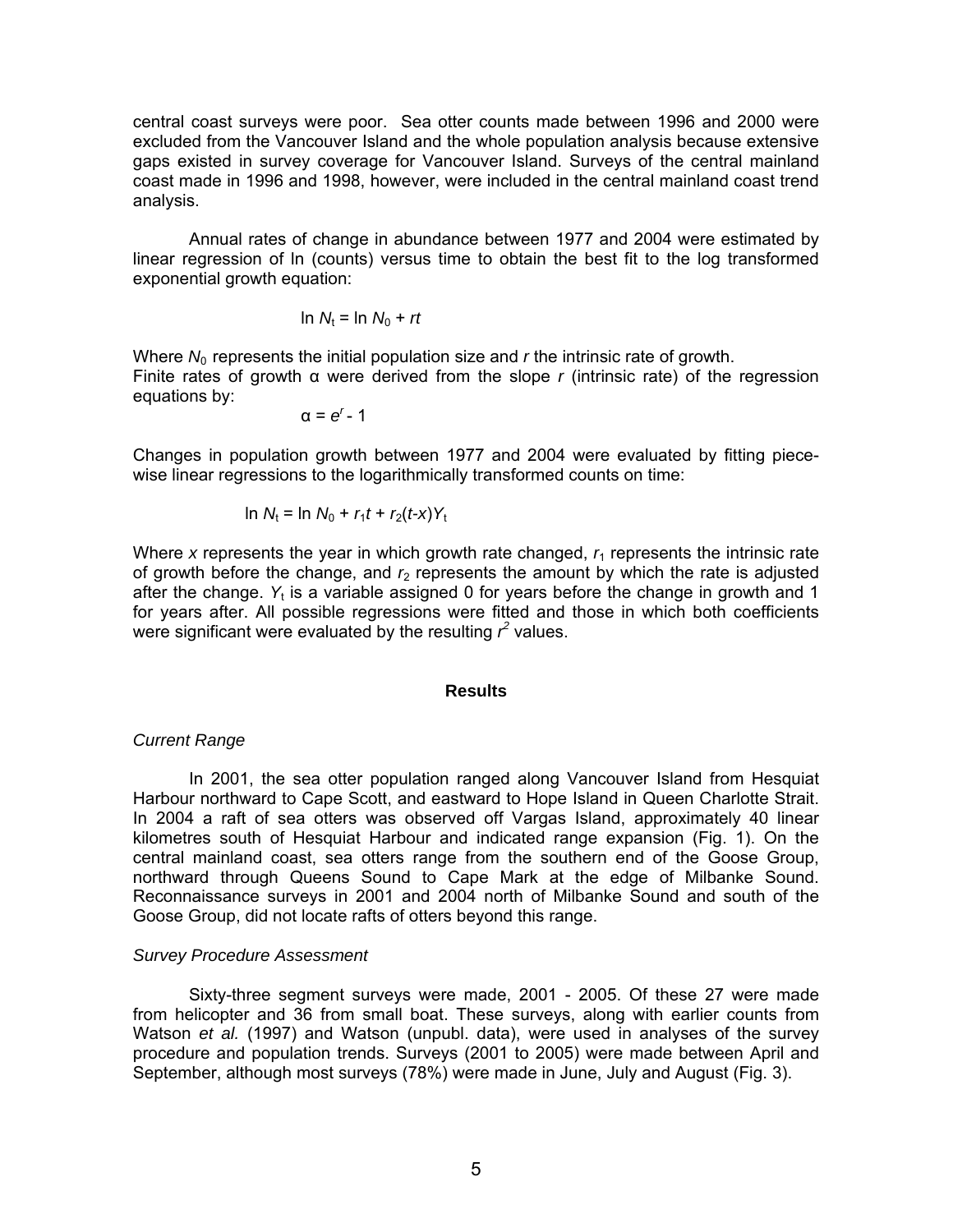Five boat counts were compared to five helicopter counts all made during *Good* or *Excellent* conditions to test the hypothesis that the counting platform did not affect sea otter estimates. The aerial estimates were not significantly different from the estimates obtained by boat ( $t$   $_{(0.05, 4)}$  = -0.32) (Table 1, Fig. 4). Estimates obtained from either platform were also found to be repeatable. The mean of three replicate boat counts from the Nuchatlitz Inlet segment was 693.00 (*CV* = 9%), of three replicate helicopter counts from the McMullin Group to Cape Mark segment was 260.33 (*CV* = 7%) and of two boat counts and one helicopter count from the Checleset Bay segment was 582.00 (*CV* = 12%) (Table 2). Visual estimates of the number of sea otters in 42 rafts counted during helicopter surveys did not differ significantly from the counts obtained from the photographs ( $t_{(0.05,41)}$  = 0.76) (Fig. 5).

#### *Abundance*

All 14 segments were surveyed in 2001 and a total of 3,180 otters were counted, 2,673 along the Vancouver Island coast and 507 on the central mainland coast. In 2002, 2003 and 2004,13,13 and 11 segments were surveyed respectively. Including interpolated values for missed segments, population estimates in these years were 2,369, 2,809 and 3,185 (Table 3). The percent of each annual count on Vancouver Island made during *Good* or *Excellent* conditions ranged from 57% to 88% in 2001 to 2004 and on the central coast ranged from 53% to 100%, these are compared with conditions during surveys prior to 2001 (Fig. 6).

#### *Population Trends*

The finite rate of population growth in British Columbia, 1977 – 2004, based on a log-linear regression was 16.4% year<sup>-1</sup> (*SE* = 0.289  $r^2$  = 0.954;  $F_{(1,16)}$  = 328.32 P<0.0001 ). A piece-wise regression in which the rate changes after 1994 provided a better fit (*SE* = 0.206,  $r^2$  = 0.978;  $F_{(2,15)}$  = 333.62 P<0.0001). The finite growth rate, 1977 - 1994, estimated from the piece-wise regression, was 20.2% year<sup>-1</sup> and 9.5% year<sup>-1</sup>, 1994 - 2004 (Fig. 7). Using only Vancouver Island surveys, the growth rate, 1977 - 2004, estimated from a loglinear regression, was 15.6% year<sup>-1</sup> (*SE* = 0.288  $r^2$  = 0.950;  $F_{(1, 16)}$  = 302.99 P<0.0001). A piece-wise regression in which the rate changes after 1995 provided a better fit (*SE* = 0.211  $r^2$  = 0.975;  $F_{(2,15)}$  = 289.41 P<0.0001), with growth of 19.1% year<sup>-1</sup>, 1977 - 1995 and 8.0% year<sup>-1</sup>, 1995 - 2004 (Fig. 8). The central mainland coast growth rate estimated from a log-linear regression was, 12.4% year<sup>-1</sup>, 1990 - 2004 (*SE* = 0.391  $r^2$  = 0.737  $F_{(1,8)}$  = 22.43 *P* = 0.001) (Fig. 9).

#### **Discussion**

The range of precision of replicate counts in this study ( $CV = 7 -12\%$ ) likely represents the highest that is possible with this survey procedure under *Good* to *Excellent*  survey conditions. This precision was very similar to a *CV* of 13% calculated from seven replicate aerial counts made in California using a similar survey method (Estes 1990; USFW 2003). Since sea otters occupy home ranges and have preferred rafting and foraging areas within these ranges (Ribic 1982; Garshelis and Garshelis 1984; Jameson 1989), their distribution is relatively predictable. Without this predictability, the coefficients of variation of replicate counts would have been considerably higher.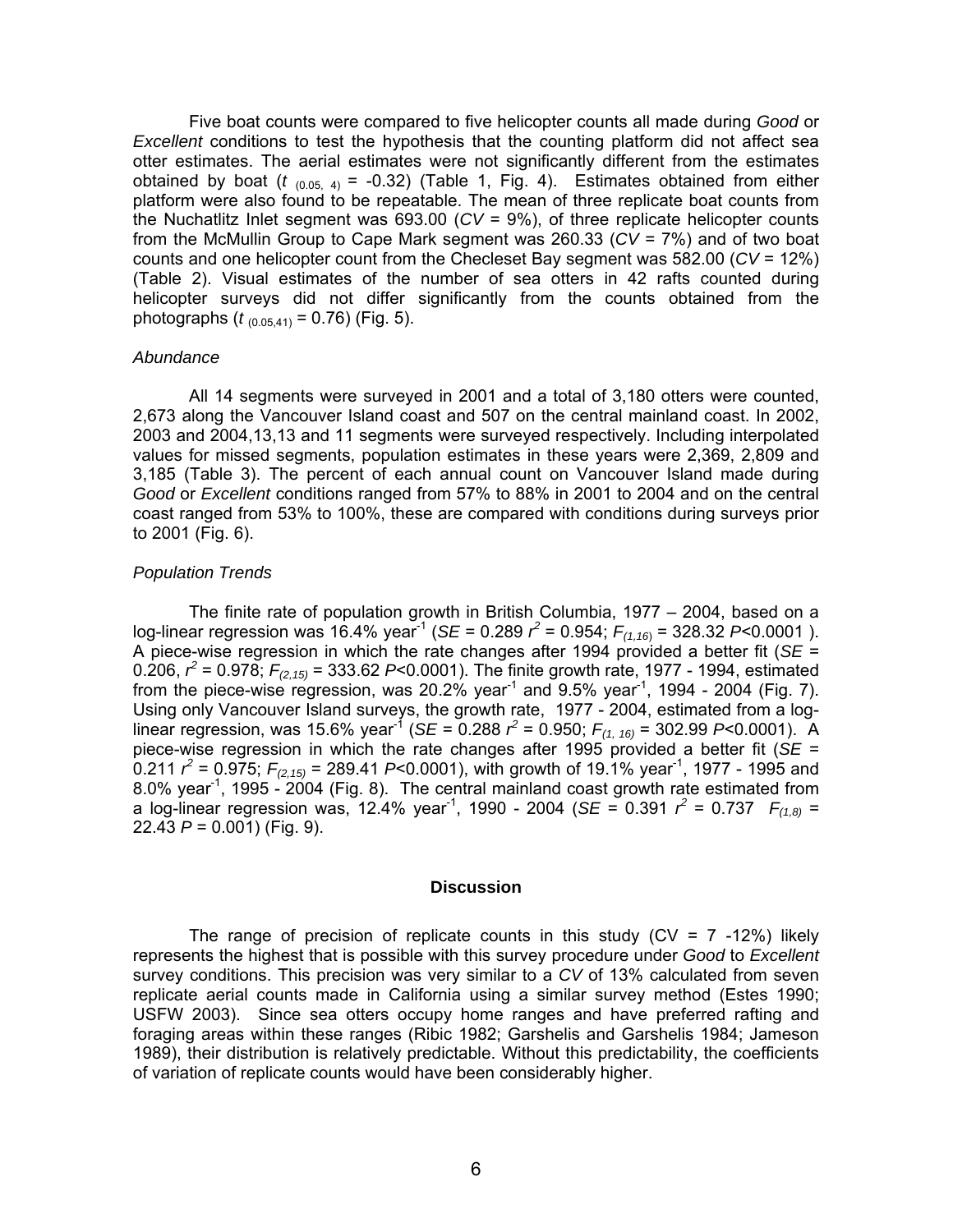Surveys from different platform-types are expected to produce disparate results given differences in speed, elevation and field of view, however, in this study we were able to use the same approach to search for and count otters regardless of platform-type. This may account for the similar counts obtained from boat and helicopter. We could not have used the same approach from the air as we did from boat, had it not been possible to alter speed and hover. Helicopters were, in fact, chosen over fixed-wing aircraft, for sea otter surveys in British Columbia, because of their superior maneuverability and the ease with which speed can be altered. These factors are important because of the geographic complexity of coastal areas occupied by sea otters in British Columbia. The ability to slow down and hover in a helicopter is important and has been noted by others. DeGange *et al.* (1995) found that on average one-third more sea otters were counted after one minute of hovering than on the initial pass.

Helicopters, however, are noisy, and the potential to disturb rafts of sea otters (which could result in a low count) is greater than by boat. Three-blade rotor helicopters, such as the A-Star used in this study, produce less rotor noise than many other types of helicopters, particularly two-blade rotor helicopters (Craig Huston, West Coast Helicopters, Box 17, 2901 Spit Rd., Campbell River B.C. V9W 4Z9, pers. comm. 2005). Rotor noise was a consideration in our choice of the A-Star helicopter. To further minimize the risk of disturbance, pilot experience and prior knowledge of the distribution of sea otters in the area to be surveyed was important to avoid disturbing nearby rafts while a focal raft was being counted.

# *Population Trends*

The total count of 3,180 sea otters obtained in 2001 and the 2004 estimate of 3,185 otters contrast sharply with expected numbers based on Watson *et al.'s* (1997) estimated population growth rate of 18.6% year<sup>-1</sup>. At this growth rate the population should have numbered  $\sim$  4,000 otters in 2001 and about  $\sim$ 6,600 by 2004. This suggests that there has been a change in the growth rate of at least part of the population. Simple loglinear regressions explain 95% of the variation with a growth rate of 16.4% year<sup>-1</sup> for the whole population or  $15.6\%$  year<sup>-1</sup>, for just Vancouver Island counts. However piece-wise regressions fit better and explain 97% to 98% of the variation. By piece-wise regression, growth appears to have been rapid up to 1994 or 1995 at 20.2% year<sup>-1</sup> for the whole population or 19.1% year<sup>1</sup> on Vancouver Island, but then dropped after 1994 or 1995 to 9.5% and 8.0% year<sup>-1</sup> respectively.

It is notable that the trends for the whole population are similar to the trends for Vancouver Island, except that all rates are slightly higher after 1989 and reflect the abrupt addition of central mainland coast otter counts. This suggests that the apparent decline in the growth rate is largely a result of the Vancouver Island counts. The central mainland coast and Vancouver Island otter groups appear to be disjunct as sightings between the two areas are rare. For this reason population growth in these two parts of the range will be considered separately in the following discussion.

There are several possible explanations that account for a decline in growth rate. These include: 1) a decline in growth has occurred on Vancouver Island, where the amount of unoccupied habitat for continued expansion has decreased; 2) there have been mortality events in the population; 3) otters are dispersing into unidentified habitat; and 4) poor survey conditions in recent years have resulted in lower counts.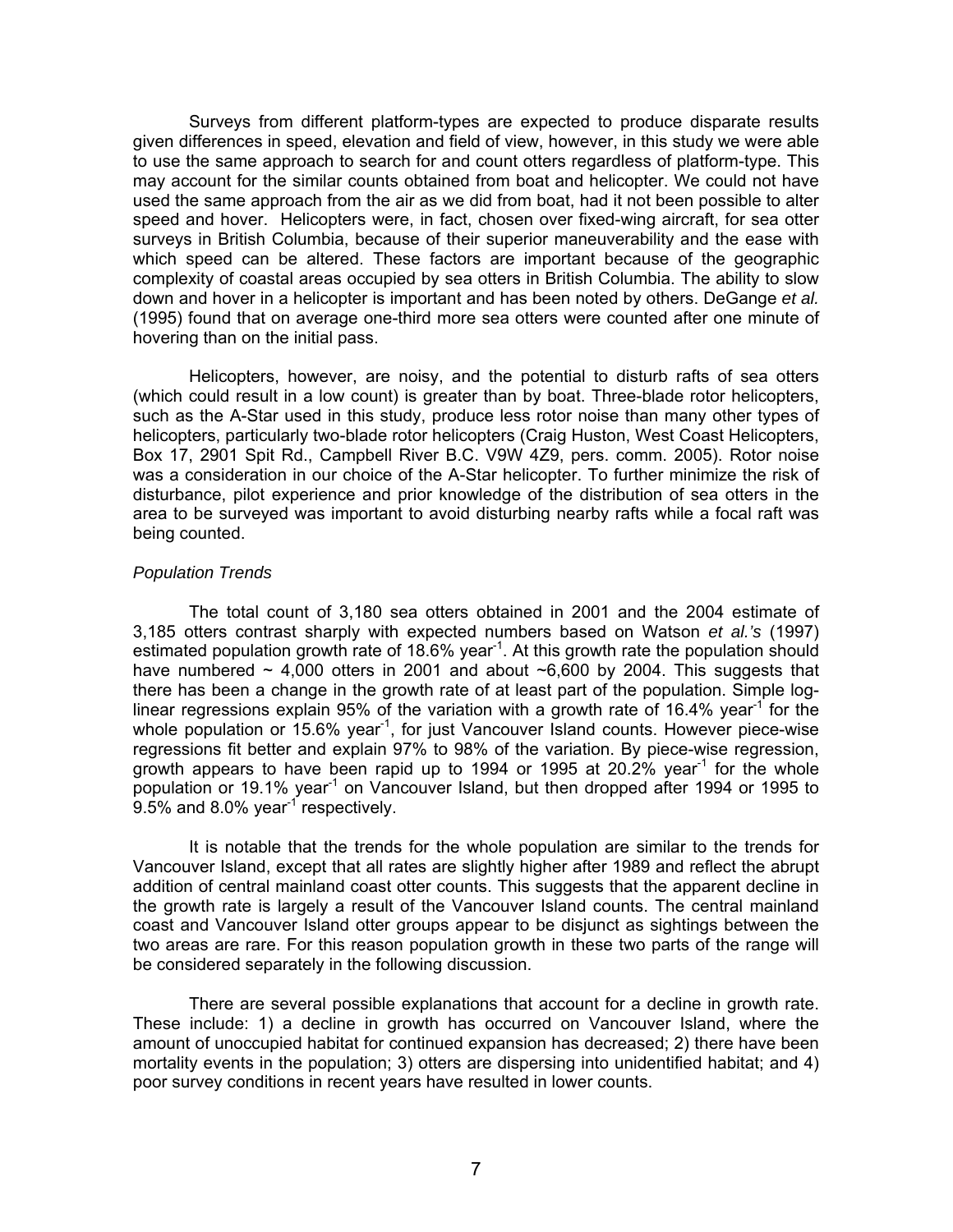It is not unreasonable to expect population growth to have declined on Vancouver Island. Sea otters are a density-dependent species whose populations are typically limited by food (Riedman and Estes 1990), although the current sea otter population trend in the Aleutian Islands presents an exception (Doroff *et al.* 2003). As the number of sea otters in an area increases and food becomes limiting, otter density in the area is maintained at equilibrium (*K*) through mortality and emigration (Estes 1990). Areas near the centre of the sea otter range on Vancouver Island have been at or near equilibrium density since the early to mid 1990s (Watson *et al.* 1997), and since then more of the range is likely to be at or near equilibrium density. In this scenario, the contribution of emigration to population growth may diminish as young sea otters in areas at equilibrium would have to travel greater and greater distances to reach rafts near the edge of the range and thus mortality would be a more likely outcome. However, on the central mainland coast, distances from the centre of the range to unoccupied habitat are still relatively small and most of the mainland coast is as yet unoccupied by sea otters. For these reasons, a density-dependent related decline in growth is unlikely in the central mainland coast area.

Another possible explanation for a decline in growth rate is the occurrence of morality events in the population. If this were occurring we would expect to detect declines in some survey segments, but declines are not evident in the survey data for Vancouver Island. On the central mainland coast there has been less survey effort and there is more inter-annual variability in counts, therefore, we can not dismiss the possibility that this has occurred.

It is possible that sea otter population growth has not slowed but rather that expansion of the range has taken place and otters have been missed during surveys. Sea otter sightings are reported by other researchers, eco-tour operators and commercial fishermen. These opportunistic sightings, and our reconnaissance surveys beyond the current range, provide good coverage of the coast of Vancouver Island. Thus, it is unlikely that concentrations of sea otters have been missed. Sea otter range expansions occurs by rapid mass movement of male sea otters to a new area (Garshelis *et al.* 1984; Jameson 1989). Range expansion movements are evident among some of the counts in Table 3. The counts in the Catala Island and Nuchatlitz Inlet segments in 1992 and 1993, likely represent a mass movement of male otters from the Catala Island segment in 1992 to the Nuchatlitz Inlet segment in 1993. Furthermore, the large raft of males counted at Catala Island in 1992 had likely moved there from the Kyuquot Sound segment after 1990.

Undetected range expansion is a possibility on the central mainland coast. The area is more remote, has been less extensively surveyed and is more sparsely populated by people than Vancouver Island. On the other hand, descriptions of the sea otter distribution from commercial fishermen operating on the central coast are consistent with our observations during dedicated surveys.

Environmental factors such as glare, sea state and wind can introduce significant variation into survey results (Geibel and Miller 1984; Drummer *et al.* 1990; Bodkin and Udevitz 1999). Even in good conditions sea otters easily blend in with the kelp beds and rocky reefs with which they associate. Furthermore because of their small size, otters easily disappear behind swells. In British Columbia areas occupied by sea otters are remote, rugged and generally exposed to ocean swell which creates challenging survey conditions. It is possible that from 2001 to 2004 sea otter counts on Vancouver Island were low because survey conditions were on average poorer than during 1988 to 1995 and this may have contributed to the lower growth rate. Although survey conditions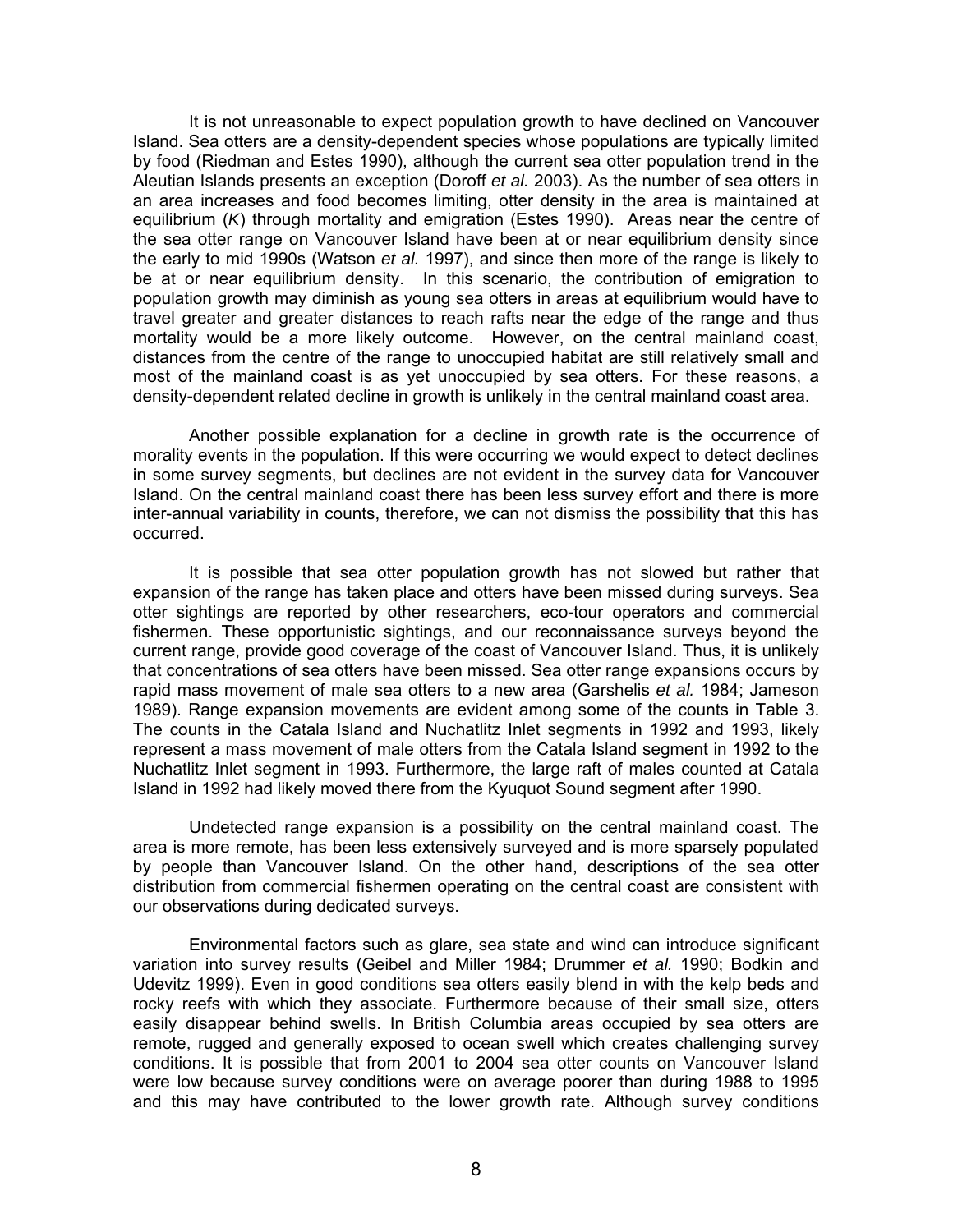undoubtedly contribute to uncertainties in population estimates, it does not seem likely that poor conditions could account for all of the discrepancy between the projected value from a growth rate of 18.6% year<sup>-1</sup> in 2004 of  $\sim 6,600$  and the estimate from survey data in 2004 of 3,185.

Sea otters were re-introduced to southeastern Alaska and Washington State during the same period they were re-introduced to British Columbia (Jameson *et al.* 1982). Until the late 1980s, these populations are estimated to have grown at 17-20% year<sup>-1</sup>, rates near *rmax* estimated for this species (Estes 1990). Such high rates of growth in the early years following re-introduction are thought to be fuelled by an abundance of prey that arose in the absence of sea otter predation following extirpation of historic populations (Estes and Duggins 1995; Bodkin *et al.* 1999). Growth in the Washington State sea otter population has slowed to 8.2% year<sup>-1</sup> since 1989 and the population is now thought to be approaching equilibrium in high-quality rocky habitat (Jameson and Jeffries 2003). In southeastern Alaska, growth has also declined. From annual counts since 1994 growth was estimated at 12% year<sup>-1</sup> for at least part of the population, but recent counts suggest the growth rate is lower (USFW 2002).

After a consideration of the possible explanations for a decline in growth rate, we conclude that the growth rate has slowed on Vancouver Island since the previous assessment, and that it has occurred mostly as a result of natural density dependent factors. Given the precision of counts (CV = 7 -12%) that can be obtained during *Good* to *Excellent* sea conditions, we should be able to detect a growth rate as low as 6% year<sup>1</sup> over an 11-year period (1994-2004) with 6 surveys in *Good* to *Excellent* conditions (see Gerrodette (1987)). However, whether or not growth declined as low as 8.0% year<sup>-1</sup> after 1995, as suggested by piece-wise regression will require a longer time series of surveys because survey conditions were frequently less than *Good* or *Excellent* in recent years compared to earlier years.

It is seems unlikely that the population growth rate is lower on the central mainland coast than on Vancouver Island, unless mortality is higher, or inter-annual counts are more variable for reasons such as less survey effort, parts of the range have been missed, or because of surveys conditions. Survey effort has been lower, than on Vancouver Island and survey conditions were variable, prior to 2001, ranging from 0% of counts obtained in *Good* to *Excellent* conditions to 100%. The log-linear regression that results in a growth rate of 12.4% year <sup>-1</sup> (1990 – 2004) is a relatively poor fit ( $r^2$  = .737) and may reflects some of these factors. Most of the central and northern mainland coast is currently unoccupied by otters and thus a high population growth rate, as estimated by Watson *et al.* (1997) for Vancouver Island (1977 – 1995) would be expected. At this time we can conclude that growth has been positive on the central mainland coast between 1990 and 2004 and that the population range has doubled since 1995 but that further surveys will be required to better ascertain the growth rate.

#### **Acknowledgements**

We thank the following individuals for assistance as observers during surveys, 2001 - 2005: L. Barrett-Lennard, T. Chatwin, M. DeRoos, E. DeVault, D. Ellis, M. Hengeveld, G. Lemieux, M. Main, M. O, L. Saville, S. Toews, M. Webb, and R. Dunlop and J. Lane with Nuu-chah-nulth Fisheries. We thank C. Huston, pilot with West Coast Helicopters. Field accommodation was kindly provided by M. Barbeau, F. Chidley,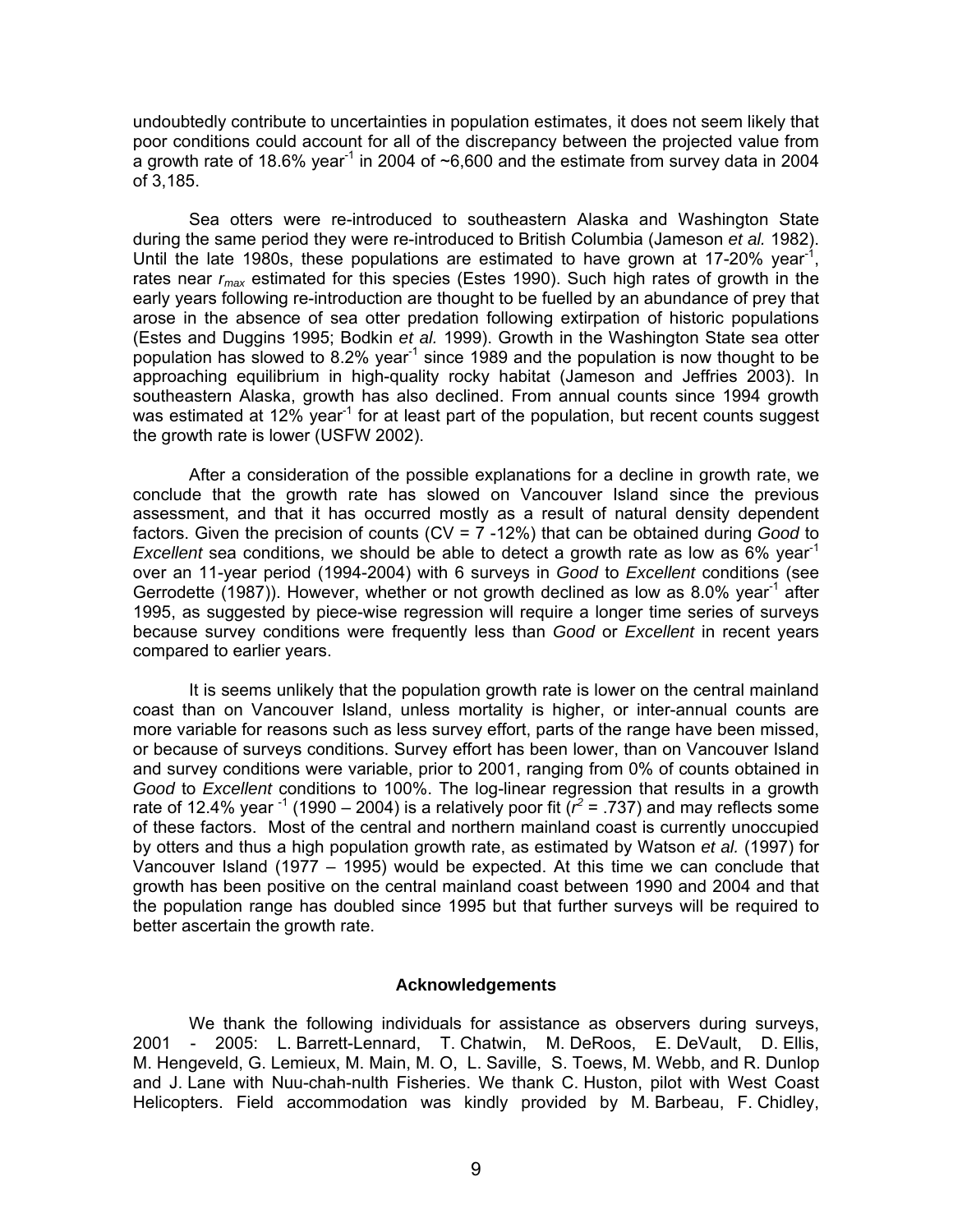R. DeVault and D. DeVault. P. Olesiuk assisted with statistical analysis and contributed through many helpful discussions. Funding was provided by the Species-at Risk Program, Department of Fisheries and Oceans.

# **Literature Cited**

- B.C. Parks 1995. Sea Otter Management Plan, for Hakai Recreation Area. [Unpublished reported prepared by J.C. Watson for] British Columbia Ministry of Water Land and Air Protection, Parks and Protected Areas Branch.
- Bigg, M.A. and I.B. MacAskie. 1978. Sea otters re-established in British Columbia. J. Mammal. 59: 874-876.
- Bodkin J.L., B.E. Ballachey, M.A. Cronin, and K.T. Schribner. 1999. Population demographics and genetic diversity of remnant and translocated populations of sea otters. Conservation Biology 13(6): 1378 – 1385.
- Bodkin, J.L. and M.S. Udevitz. 1999. An aerial survey method to estimate sea otter abundance. *In* Marine Mammal Survey and Assessment Methods. Edited by G.W. Garner, S.C. Amstrup, J.L. Laake, B.F.J. Manly, L.L. McDonald, and D.G. Robertson. Balkema, Rotterdam. pp13-25.
- Bodkin, J.L., G.G. Esslinger, and D. Monson. 2004. Foraging depths of sea otters and implications to coastal marine communities. Mar. Mamm. Sci. 20 (2): 305-321.
- Burn, D.M. 1994. Boat-based population surveys of sea otters in Prince William Sound. *In*  Marine Mammals and the *Exxon Valdez*. Edited by T.R. Loughlin. Academic Press. pp 61- 80.
- Cowan, I.M. and C.J. Guiguet. 1960. The Mammals of British Columbia. British Columbia Provincial Museum Handbook. No. 11. 413 pp.
- DeGange, A.R., D.C. Douglas, D.H. Monson, and C.M. Robbins. 1995. Surveys of sea otters in the Gulf of Alaska in response to the *Exxon Valdez* oil spill, Exxon Valdez state/federal natural resource damage assessment final report. (Marine Mammal Study 6J), U.S. Fish and Wildlife Service, Anchorage, AK. 15 pp.
- Doroff, A.M., J.A. Estes, M.T. Tinker, D.M. Burn, and T.J. Evans. 2003. Sea otter population declines in the Aleutian archipelago. J. Mammal. 84(1): 55-64.
- Drummer, T.D., A.R. DeGange, L.L. Pank, and L.L. McDonald. 1990. Adjusting for group size influence in line transect sampling. J. Wildl. Manage. 54(3): 511-514.
- Estes, J.A. 1980. *Enhydra lutris*. American Society of Mammalogists, Mammalian Species 133. 8pp.
- Estes, J.A. 1990. Growth and equilibrium in sea otter populations. J. Anim. Ecol. 59:385- 401.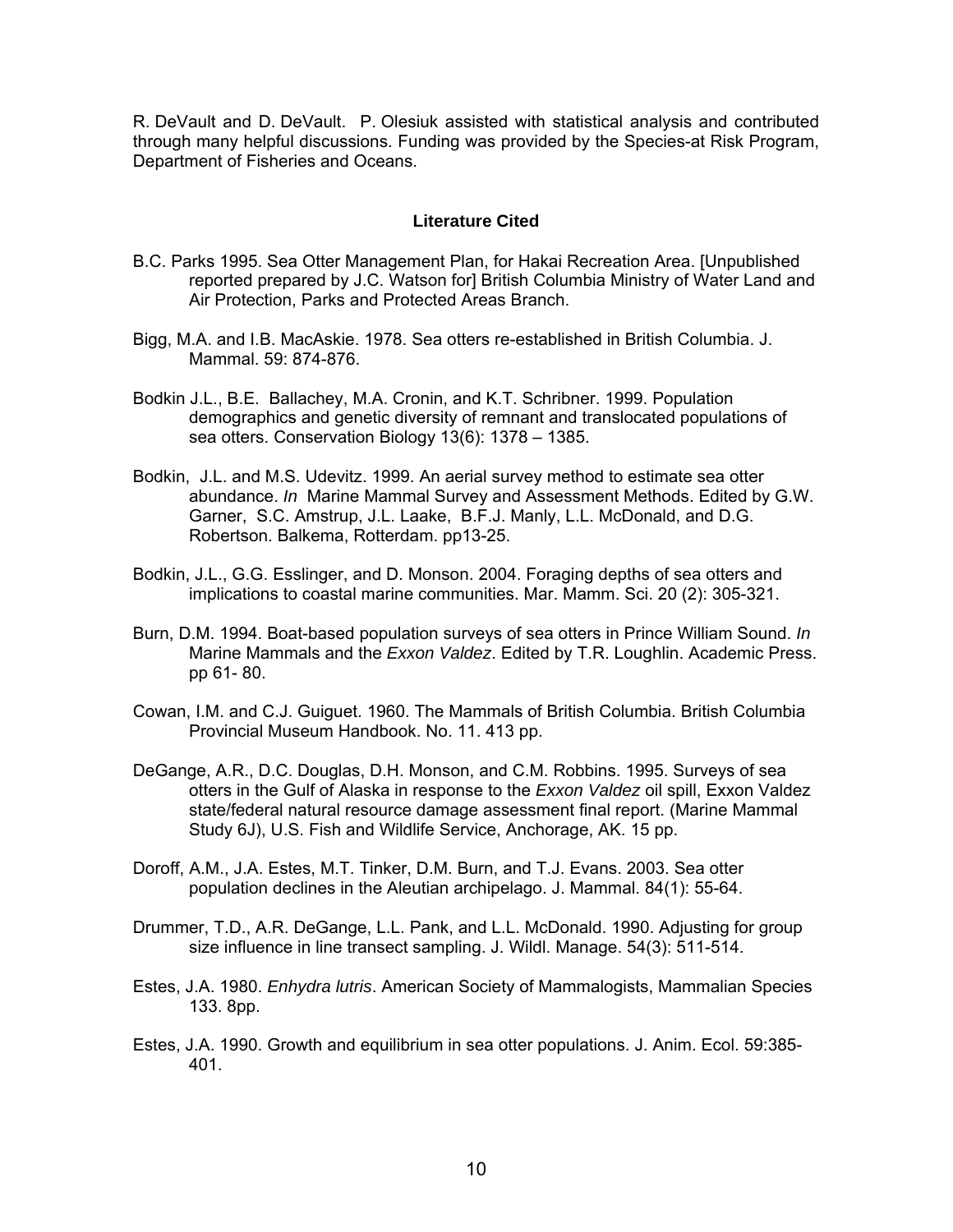- Estes, J.A. and R.J. Jameson. 1988. A double-survey estimate for sighting probability of sea otters in California. J. Wildl. Manage. 52(1): 70-76.
- Estes J.A. and D.O. Duggins. 1995. Sea otters and kelp forests in Alaska: generality and variation in a community ecological paradigm. Ecological Monographs. 65(1): 75- 100.
- Evans, T.J., D.M. Burn, and A.R. DeGange. 1997. Distribution and relative abundance of sea otters in the Aleutian Archipelago. Marine Mammals Management, Fish and Wildlife Service, Region 7, Alaska. Technical Report. MMM 97-5. 29p.
- Garshelis D.L. and J.A. Garshelis 1984. Movements and management of sea otters in Alaska. J. Wildl. Manage. 48(3): 665-678.
- Garshelis, D.L., A.M. Johnson, and J.A. Garshelis. 1984. Social organization of sea otters in Prince William Sound, Alaska. Can. J. Zool. 62:637-647.
- Geibel, J.J. and D.J. Miller. 1984. Estimation of sea otter, *Enhydra lutris*, population, with confidence bounds, from air and ground counts. Calif. Fish. Game. 70(4): 225-233.
- Gerrodette, T. 1987. A power analysis for detecting trends. Ecology 68(5): 1364-1372.
- Jameson, R.J. 1989. Movements, home range, and territories of male sea otters off central California. Mar. Mamm. Sci. 5:159-172.
- Jameson, R.J., K.W. Kenyon, A.M. Johnson, and H.M. Wright. 1982. History and status of translocated sea otter populations in North America. Wild. Soc. Bull. 10:100-107.
- Jameson, R.J. and S. Jeffries. 2003. Results of the 2003 survey of the reintroduced sea otter population in Washington State. USGS Biological Resources Division, Corvallis, Oregon. 6pp.
- Kenyon, K.W. 1969. The sea otter in the eastern Pacific Ocean. N. Am. Fauna 68:1-352.
- Loughlin, T.R. 1980. Home range and territoriality of sea otters near Monterey, California. J. Wildl. Manage. 44:576-582.
- MacAskie, I.B. 1987. Updated status of the sea otter (*Enhydra lutris*) in Canada. Can Field-Nat. 101:279-283.
- Morris, R.D., D.V. Ellis, and B.P. Emerson. 1981. The British Columbia transplant of sea otters *Enhydra lutris*. Biol. Cons. 20:291-295.
- Ralls, K. and D.B. Siniff 1990. Time budgets and activity patterns in California sea otters. J. Wildl. Manage. 54(2): 251-259.
- Ribic, C.A. 1982. Autumn activity of sea otters in California. J. of Wildl. Manage. 63: 702- 706.
- Riedman, M.L., and J.A. Estes. 1990. The sea otter (*Enhydra lutris*): Behaviour, ecology and natural history. US Fish and Wildl. Serv. Biol. Rep. 90(14). 126 pp.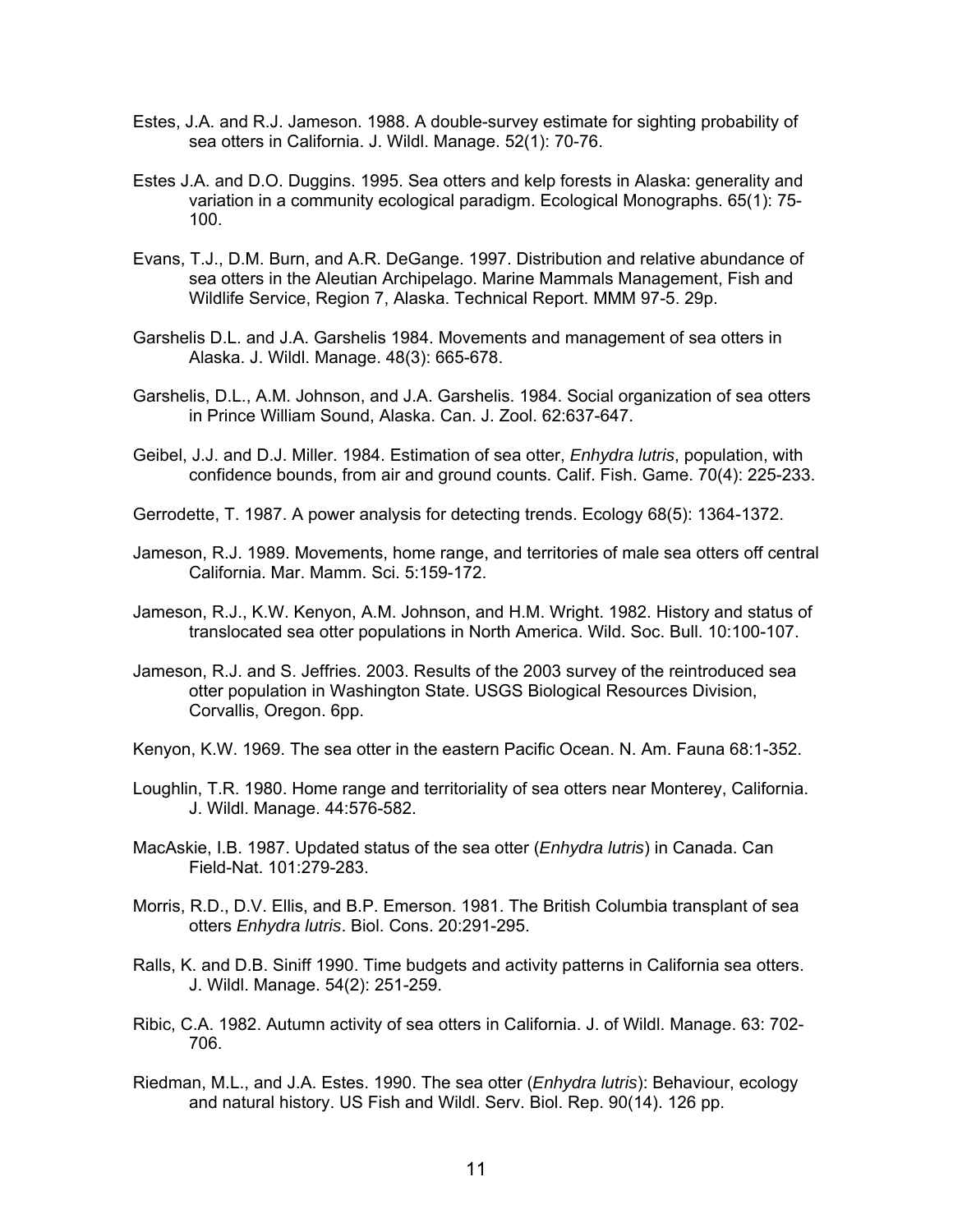- Watson, J.C. 1993. The effects of the sea otter (*Enhydra lutris*) foraging on shallow rocky communities off northwestern Vancouver Island, British Columbia. Ph.D. dissertation. Univ. of California, Santa Cruz. 169 pp.
- Watson, J.C., G.M. Ellis, T.G. Smith, and J.K.B. Ford. 1997. Updated status of the sea otter, *Enhydra lutris*, Canada. Can. Field-Nat. 111(2): 277-286.
- Wendell, F.E., R.A. Hardy, J.A. Ames, and R.T. Burge 1986. Temporal and spatial patterns in sea otter (*Enhydra lutris*) range expansion and in the loss of the clam fisheries. Cal. Fish. Game. 72:197-100.
- United States Fish and Wildlife Service 2002. Stock Assessment Report: Sea otters (Enhydra lutris): Southeast Alaska stock 6pp. http://www.r7.fws.gov/mmm/sar/
- United States Fish and Wildlife Service. 2003. Final Revised Recovery Plan for the Southern Sea Otter (*Enhydra lutris nereis*). Portland, Oregon. xi + 165pp.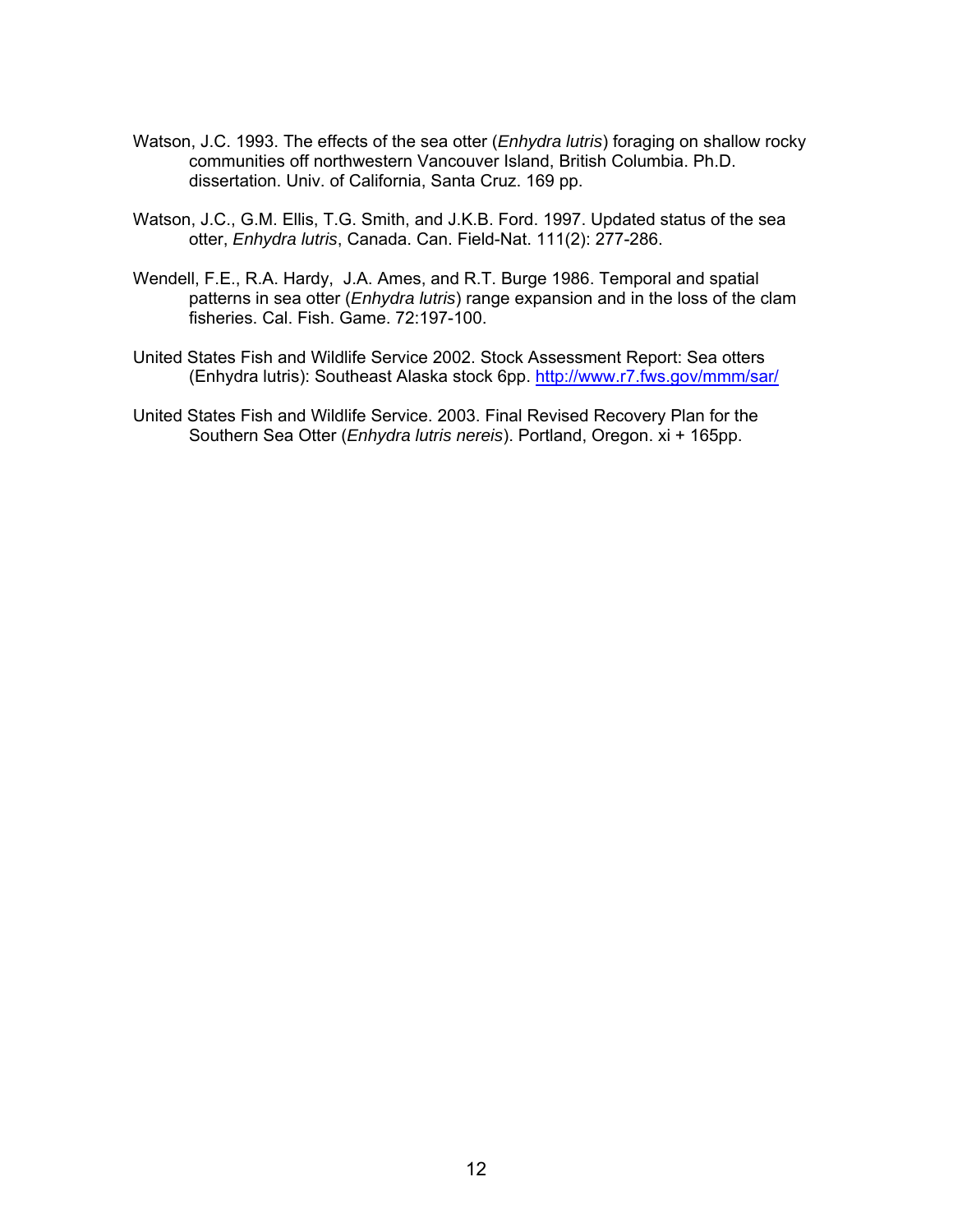Table 1.Counts from sea otter surveys made from boat and from helicopter in the same segment during *Good* to *Excellent* survey conditions.

| Segment              | Year | Boat<br>(count and date) | Helicopter<br>(count and date) |
|----------------------|------|--------------------------|--------------------------------|
| <b>Checleset Bay</b> | 2001 | Aug. 29<br>663           | July 27<br>557                 |
| <b>Checleset Bay</b> | 2002 | Aug. 4<br>564            | Aug. 5<br>667                  |
| Estevan Peninsula    | 2003 | Aug. 5<br>74             | May 6<br>57                    |
| <b>Kyuquot Sound</b> | 2001 | Aug. 29<br>216           | July 20<br>372                 |
| Nootka Island        | 2003 | Aug. 5<br>99             | May 6<br>41                    |

Table 2. Results of replicate counts made in three survey segments.

| Segment                        | Date/Platform                                                        | Count             | Mean   | <b>SE</b> | CV% |
|--------------------------------|----------------------------------------------------------------------|-------------------|--------|-----------|-----|
| Nuchatlitz Inlet               | 24-Aug-05/boat<br>25-Aug-05/boat<br>26-Aug-05/boat                   | 688<br>759<br>632 | 693.00 | 36.75     | 9   |
| McMullin Group to<br>Cape Mark | 12-Jun-01/helicopter<br>12-Jun-01/helicopter<br>18-Jun-01/helicopter | 279<br>244<br>258 | 260.33 | 10.17     |     |
| <b>Checleset Bay</b>           | 23-May-01/boat<br>27-Jul-01/helicopter<br>29-Aug-01/boat             | 526<br>557<br>663 | 582.00 | 41.47     | 12  |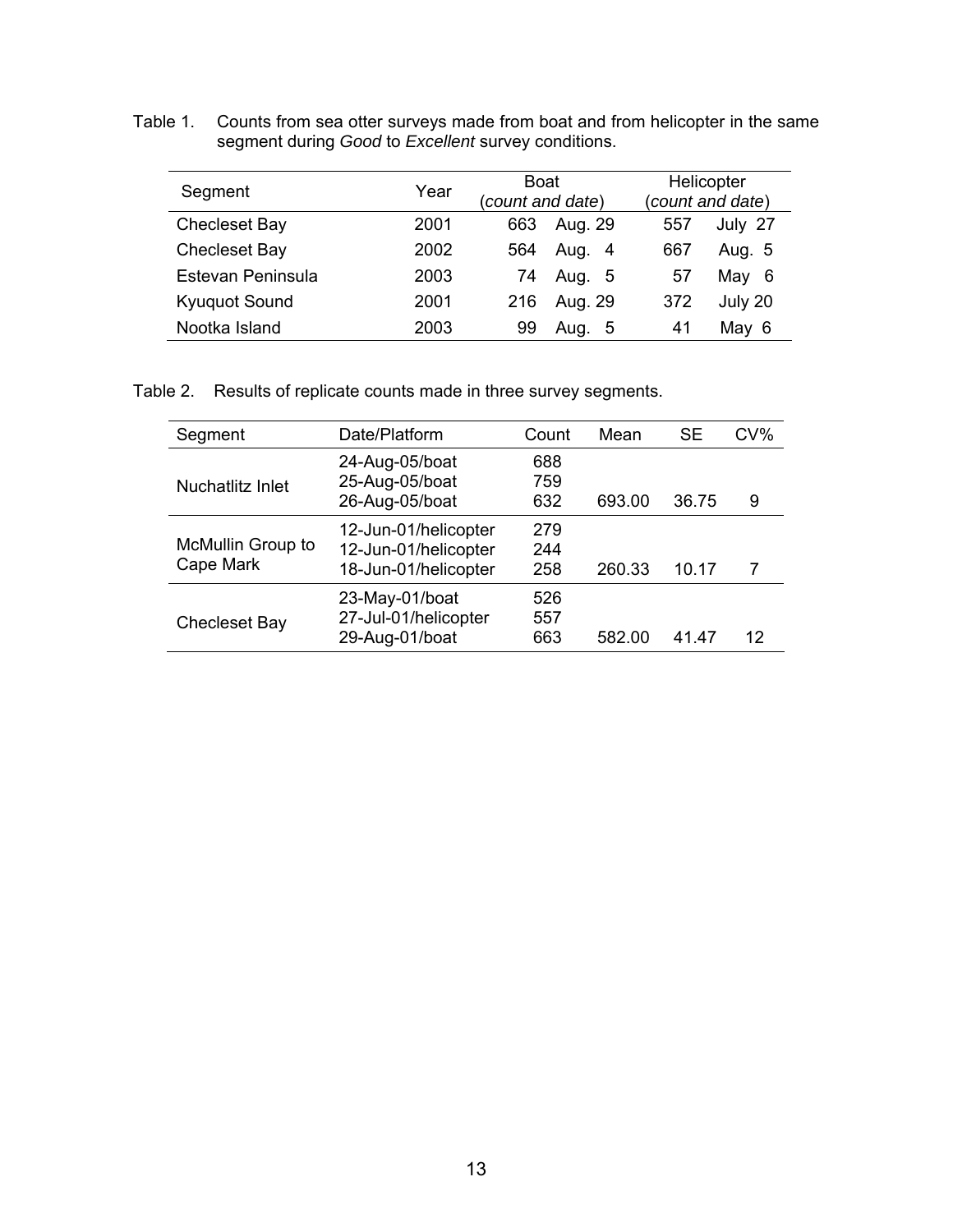Table 3. Maximum segment counts for the British Columbia sea otter population used in abundance and trend analysis. Interpolated values are italicized and underlined. Superscripts indicate the survey platform used: fixed-wing aircraft- 1, helicopter- 2, small boat- 3.  $\overline{\phantom{0}}$ 

| Segment                        | 1977     | 1978            | 1980 | 1982 | 1984    | 1987 | 1988      | 1989      | 1990      | 1991            | 1992            | 1993            | 1994            | 1995             | 2001            | 2002            | 2003             | 2004             |
|--------------------------------|----------|-----------------|------|------|---------|------|-----------|-----------|-----------|-----------------|-----------------|-----------------|-----------------|------------------|-----------------|-----------------|------------------|------------------|
| Queen Charlotte Strait         |          |                 |      |      |         |      |           |           |           |                 |                 |                 |                 |                  | $74^{3}$        | $56^2$          | $34^{3}$         | $97^{3}$         |
| Kains to Cape Scott            |          |                 |      |      |         |      |           |           |           |                 |                 |                 |                 |                  | $152^{3}$       | 0 <sup>2</sup>  | 29 <sup>3</sup>  | 60               |
| Quatsino Sound                 |          |                 |      |      |         |      |           |           |           |                 |                 |                 |                 | 4 <sup>3</sup>   | $52^3$          | 16 <sup>2</sup> | 39 <sup>3</sup>  | $32^3$           |
| <b>Brooks Bay</b>              |          |                 |      |      |         |      |           | $12^3$    | $8^3$     | $28^3$          | $116^2$         | $245^3$         | 96 <sup>3</sup> | $235^3$          | $489^{3}$       | $166^2$         | 409 <sup>3</sup> | $496^{3}$        |
| Checleset Bay                  | $55^1$   | 51              | 60   | 97   | $196^3$ | 234  | $201^3$   | $329^{3}$ | $288^{3}$ | $230^{3}$       | $257^3$         | $272^3$         | $413^{3}$       | 530 <sup>3</sup> | $663^{3}$       | $667^2$         | $683^{3}$        | $740^{3}$        |
| <b>Mission Group</b>           |          |                 |      |      |         |      |           |           |           |                 | 4 <sup>2</sup>  |                 |                 |                  | 83 <sup>3</sup> | $Z^2$           | 80 <sup>3</sup>  | 111 <sup>3</sup> |
| Kyuquot Sound                  |          |                 |      |      |         |      |           | $25^2$    | $173^{3}$ | $50^3$          | $74^{3}$        | 91 <sup>3</sup> | $397^{3}$       | $240^3$          | $372^2$         | $417^{3}$       | $293^3$          | $296^3$          |
| Catala Island                  |          |                 |      |      |         |      |           |           |           | $0^3$           | $182^{3}$       | $4^3$           | $5^3$           | 11 <sup>3</sup>  | 80 <sup>2</sup> | $89^3$          | $101^2$          | $104^3$          |
| Nuchatlitz Inlet               |          |                 |      |      |         |      |           |           | $5^2$     | 23 <sup>3</sup> | 19 <sup>3</sup> | $139^{3}$       | $149^{3}$       | $149^{3}$        | $344^2$         | $260^2$         | 391 <sup>3</sup> | $457^{3}$        |
| Nootka Island                  | $15^{1}$ | 16 <sup>1</sup> | 14   | 19   | 149     | 136  | $153^{3}$ | $216^2$   | $138^{2}$ | 155             | 149             | $159^{3}$       | $128^{3}$       | $237^{3}$        | $85^2$          | $92^2$          | 99 <sup>3</sup>  | 107              |
| Estevan Peninsula              |          |                 |      |      |         |      |           |           |           |                 |                 |                 |                 | 20 <sup>3</sup>  | 50 <sup>2</sup> | $65^2$          | $74^{3}$         | 84               |
| Clayoquot Sound                |          |                 |      |      |         |      |           |           |           |                 |                 |                 |                 |                  | $229^{3}$       | $234^2$         | $183^2$          | $181^3$          |
| Subtotal Vanc. I.              | 70       | 67              | 74   | 116  | 345     | 370  | 354       | 582       | 612       | 486             | 801             | 910             | 1188            | 1423             | 2673            | 2134            | 2415             | 2765             |
| Goose Island Group             |          |                 |      |      |         |      |           |           | $56^3$    | $104^3$         | $168^{3}$       | $135^{3}$       | 112             | 104              | $129^{3}$       | 33 <sup>2</sup> | 32               | 31 <sup>2</sup>  |
| McMullin Group to<br>Cape Mark |          |                 |      |      |         |      |           |           |           |                 |                 |                 |                 |                  | $378^{3}$       | $202^2$         | $362^3$          | $389^{2}$        |
| Total B.C.                     | 70       | 67              | 74   | 116  | 345     | 370  | 354       | 582       | 668       | 590             | 969             | 1045            | 1300            | 1527             | 3180            | 2369            | 2809             | 3185             |

#### Additional central mainland coast counts used

| Segment                     | 1996            | 1998      |
|-----------------------------|-----------------|-----------|
| Goose Group                 | 88 <sup>3</sup> | $126^3$   |
| McMullin Group to Cape Mark | $171^3$         | $303^{3}$ |

#### SOURCES

| 1977: Bigg and MacAskie 1978    | 1987: Bigg and Olesiuk unpubl.         | 1992: Watson et al. 1997, BC Parks | 1998: Watson unpubl. |
|---------------------------------|----------------------------------------|------------------------------------|----------------------|
| 1978: Morris <i>et al.</i> 1981 | 1988: Watson 1993                      | 1993: Watson et al 1997            | 2001: Watson, DFO    |
| 1980: Farr unpubl.              | 1989: Watson 1993, MacAskie unpubl.    | 1994: Watson et al. 1997           | 2002: Watson, DFO    |
| 1982: Bigg unpubl.              | 1990: Watson 1993, Powers 1991 unpubl. | 1995: Watson et al. 1997           | 2003: Watson, DFO    |
| 1984: MacAskie 1987             | 1991: Watson 1993                      | 1996: Watson unpubl.               | 2004: Watson, DFO    |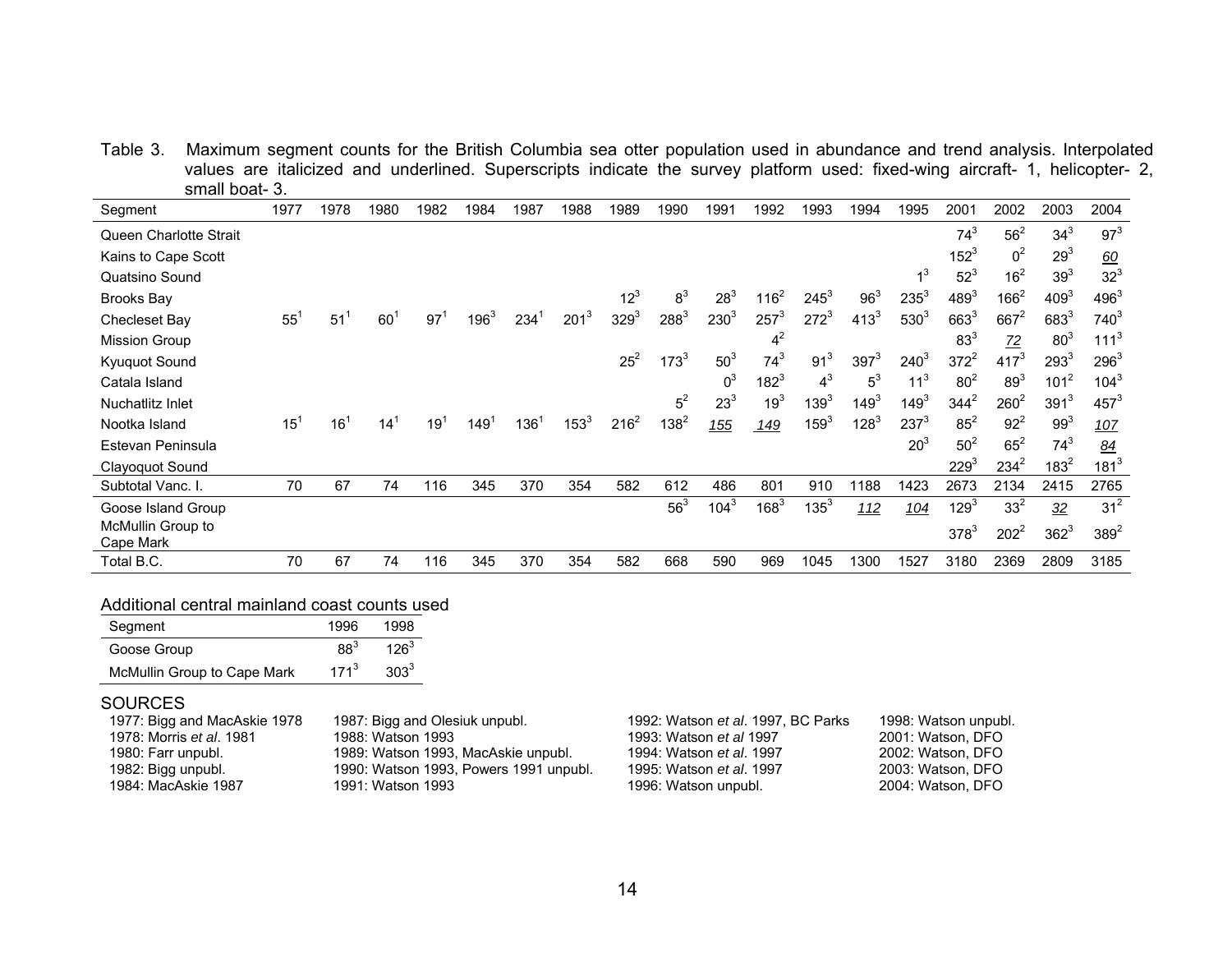

Figure 1. Distribution of sea otters in British Columbia and place names mentioned in the text. Shaded areas on Vancouver Island represent the range in 1977. Gray line represents the range by 1995, black line the range by 2001 and the dashed line, range expansion on Vancouver Island in 2004.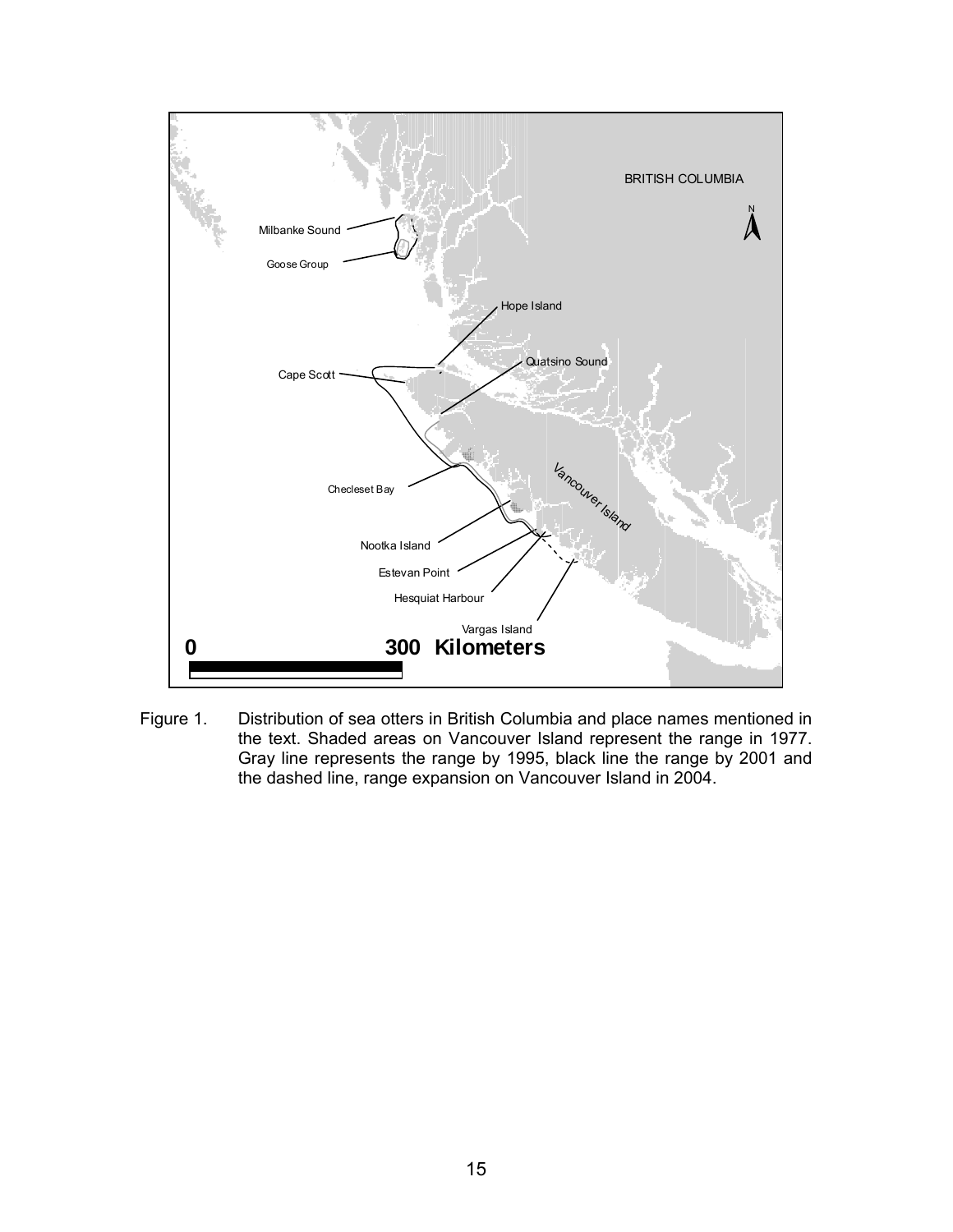

Figure 2. Sea otter survey segments. 1. Clayoquot Sound, 2. Estevan Peninsula, 3. Nootka Island, 4. Nuchatlitz Inlet, 5. Catala Island, 6. Kyuquot Sound, 7. Mission Group, 8. Checleset Bay, 9. Brooks Bay, 10. Quatsino Sound, 11. Kains to Cape Scott, 12. Queen Charlotte Strait, 13.Goose Group, 14. McMullin Group to Cape Mark.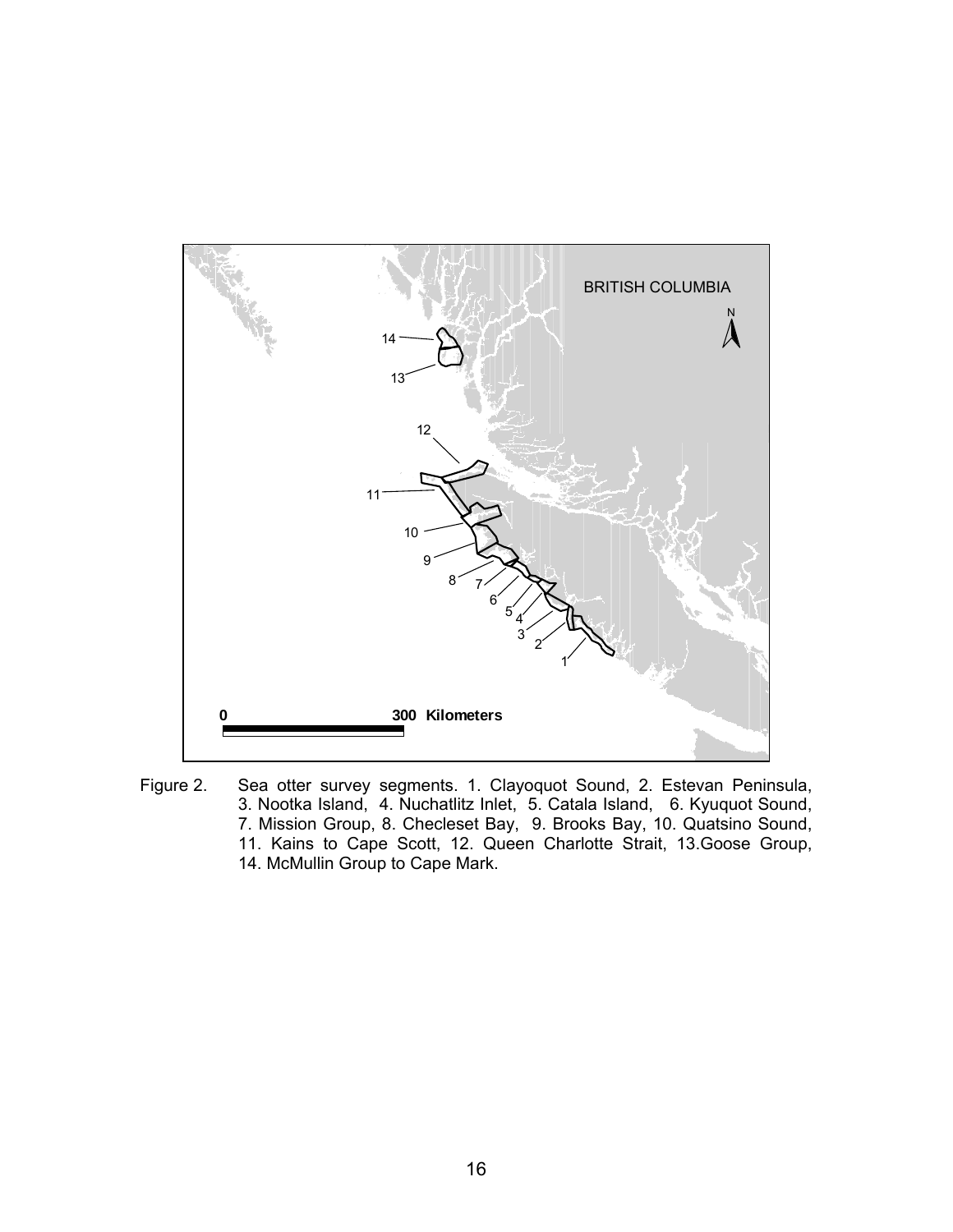

Figure 3. Seasonal distribution, by month, of surveys conducted 2001 - 2005 and used in this analysis.



Figure 4. Comparison of the results of boat and helicopter counts of the same segments, conducted during the same year, in *Good* to *Excellent* conditions. The means are not significantly different ( $t_{(0.05,4)}$  = -0.32, Error  $bars = ± 1$  *SE*).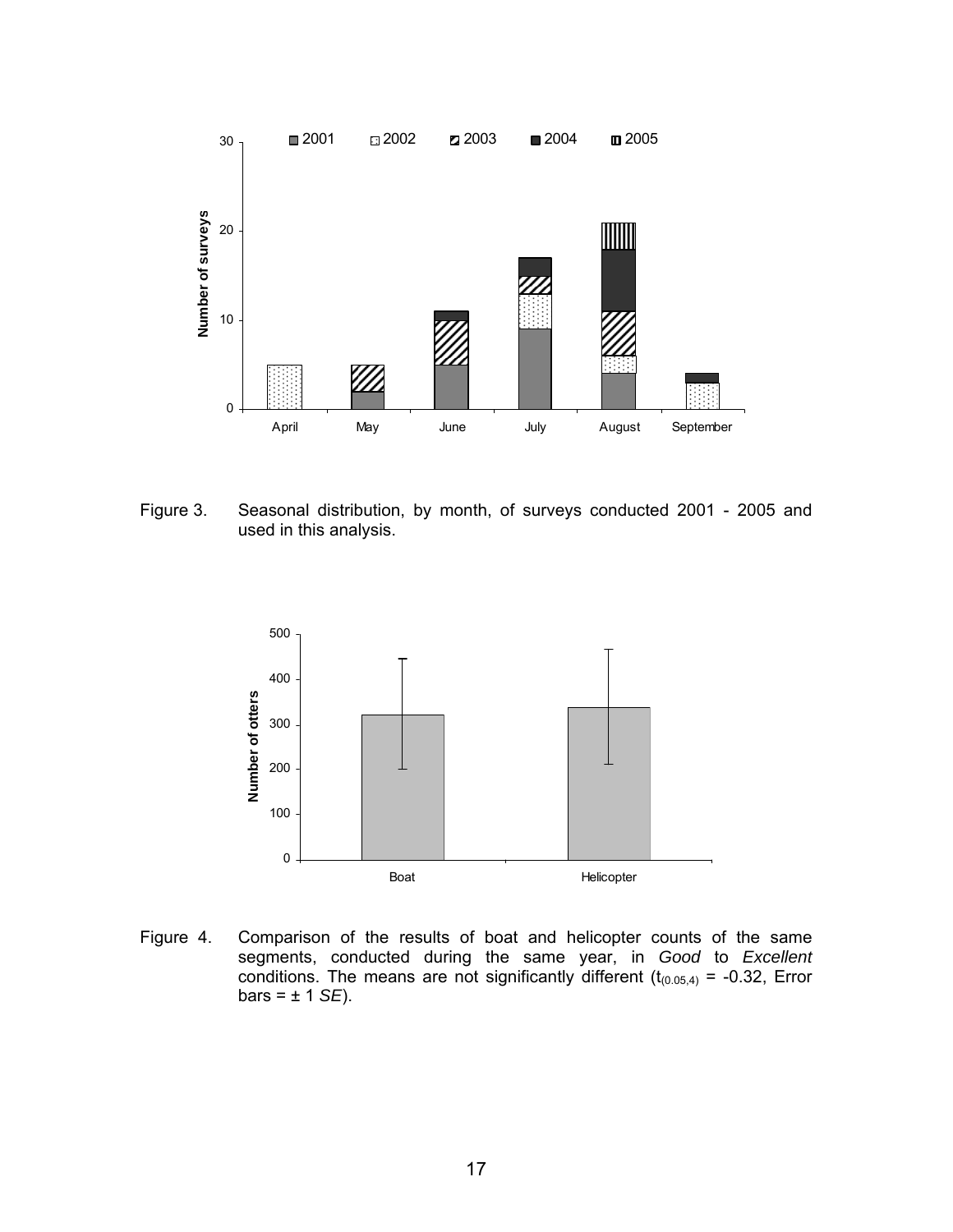

Figure 5. A comparison of visual and photograph counts taken simultaneously of rafts during helicopter surveys. The means are not significantly different (t  $_{(0.05,41)}$  = 0.76, Error bars = ± 1 *SE*).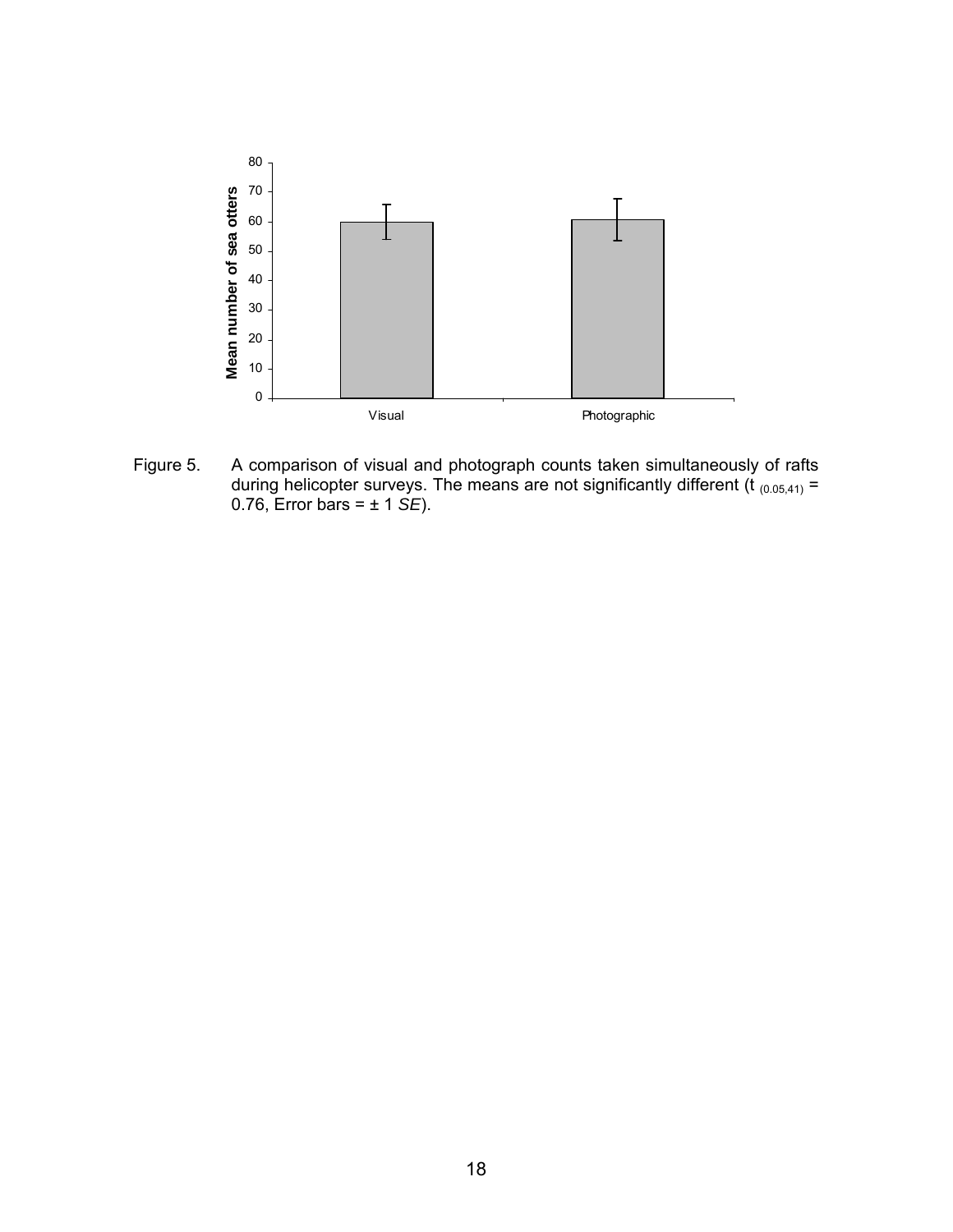



Figure 6. Percent of total annual sea otter counts by survey conditions. Top panel: Vancouver Island, 1988 -1995 and 2001 - 2004. Bottom panel: central mainland coast, 1991 - 1998 and 2001 - 2004.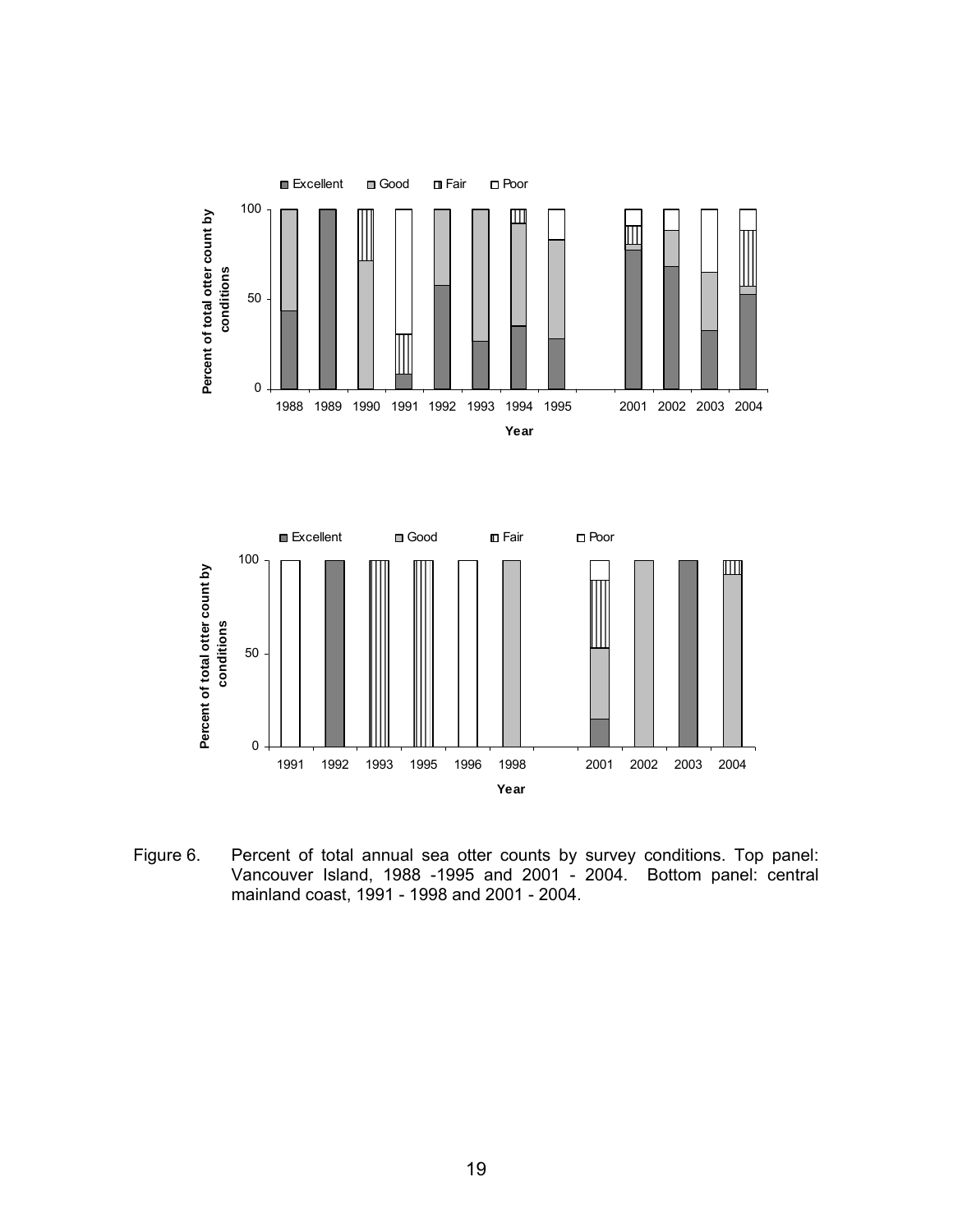

Figure 7. Trend in British Columbia sea otter population growth (Vancouver Island and the central mainland coast). Thin line is simple log-linear regression (growth 16.4%  $yr^{-1}$ ,  $r^2 = 0.954$ ,  $n = 18$ ). Thick line is piece-wise regression (growth 20.2% yr<sup>-1</sup> until 1994 and 9.5% yr<sup>-1</sup>, 1994 - 2004,  $r^2 = 0.978$ ,  $n = 18$ ).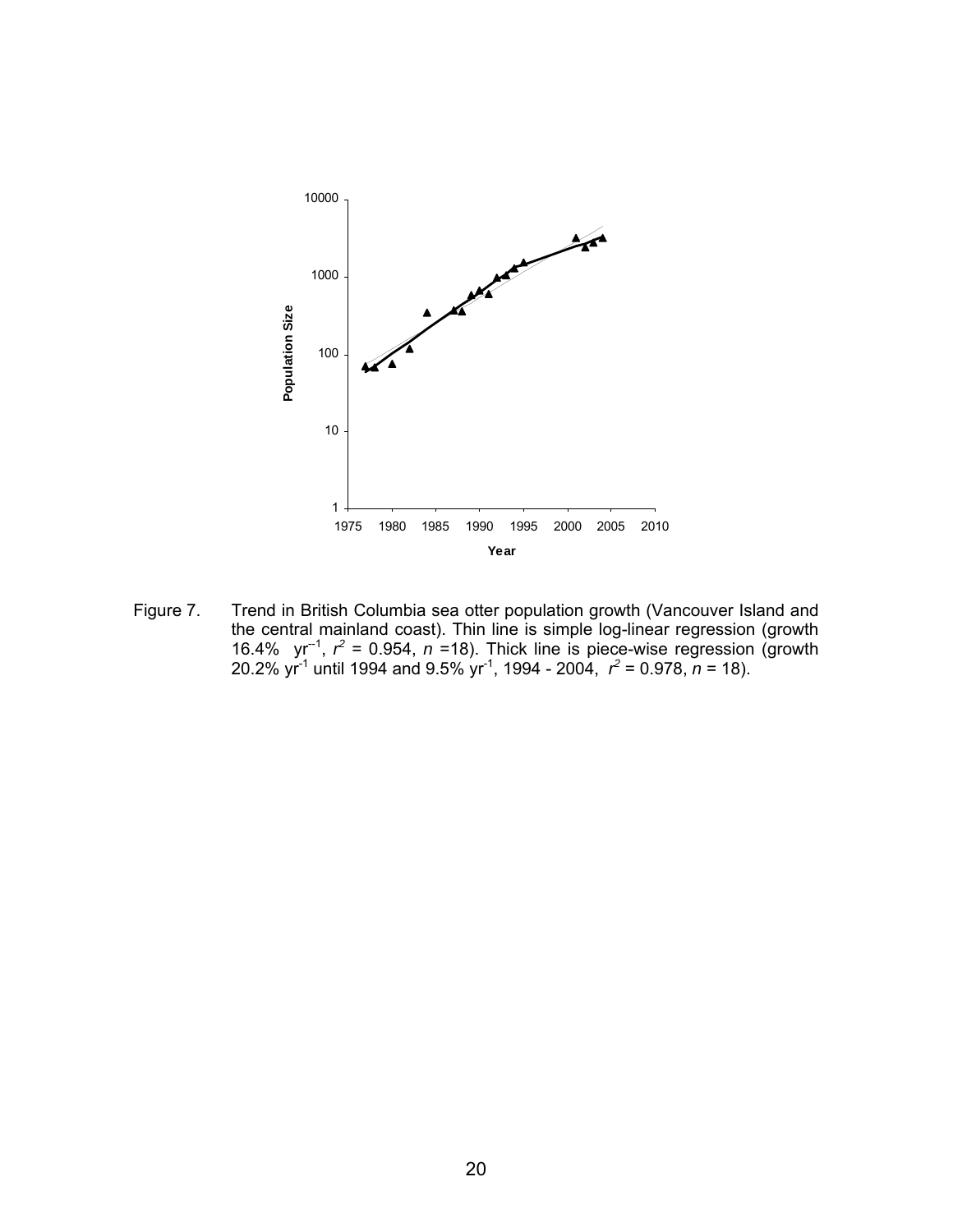

Figure 8. Trend in sea otter population growth on Vancouver Island. Thin line is simple log-linear regression (growth 15.6%yr<sup>-1</sup>,  $r^2$  = 0.950,  $n$  =18). Thick line is piece-wise regression (growth 19.1%yr<sup>-1</sup> until 1995 and 8.0%yr<sup>-1</sup>, 1995 - $2004, r^2 = 0.975, n = 18.$